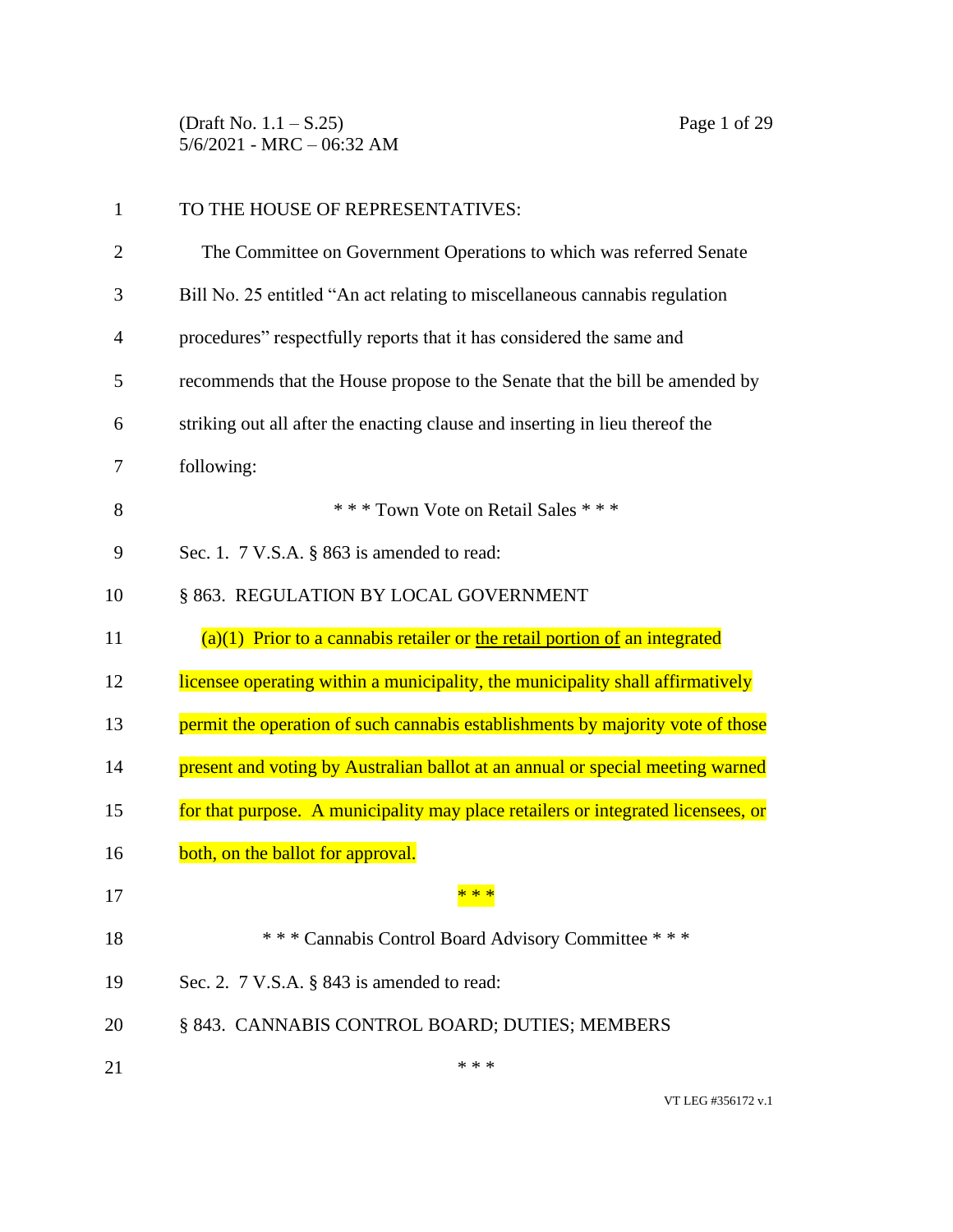(Draft No. 1.1 – S.25) Page 2 of 29 5/6/2021 - MRC – 06:32 AM

| 1              | (c) Membership.                                                               |
|----------------|-------------------------------------------------------------------------------|
| $\overline{c}$ | * * *                                                                         |
| 3              | (4) A member may be removed only for cause by the remaining                   |
| 4              | members of the Commission in accordance with the Vermont Administrative       |
| 5              | Procedure Act. The Board shall adopt rules pursuant to 3 V.S.A. chapter 25 to |
| 6              | define the basis and process for removal.                                     |
| 7              | * * *                                                                         |
| 8              | (h) Advisory committee.                                                       |
| 9              | (1) There is an advisory committee established within the Board that          |
| 10             | shall be composed of members with expertise and knowledge relevant to the     |
| 11             | Board's mission. The Board shall collaborate with the advisory committee on   |
| 12             | recommendations to the General Assembly. The advisory committee shall be      |
| 13             | composed of the following $\frac{12}{14}$ members:                            |
| 14             | (A) one member with an expertise in public health, appointed by the           |
| 15             | Governor;                                                                     |
| 16             | (B) the Secretary of Agriculture, Food and Markets or designee;               |
| 17             | (C) one member with an expertise in laboratory science or                     |
| 18             | toxicology, appointed by the Governor;                                        |
| 19             | (D) one member with an expertise in systemic social justice and               |
| 20             | equity issues, appointed by the Speaker of the House;                         |
| 21             | (E) one member with an expertise in women women- and minority-                |
|                | VT LEG #356172 v.1                                                            |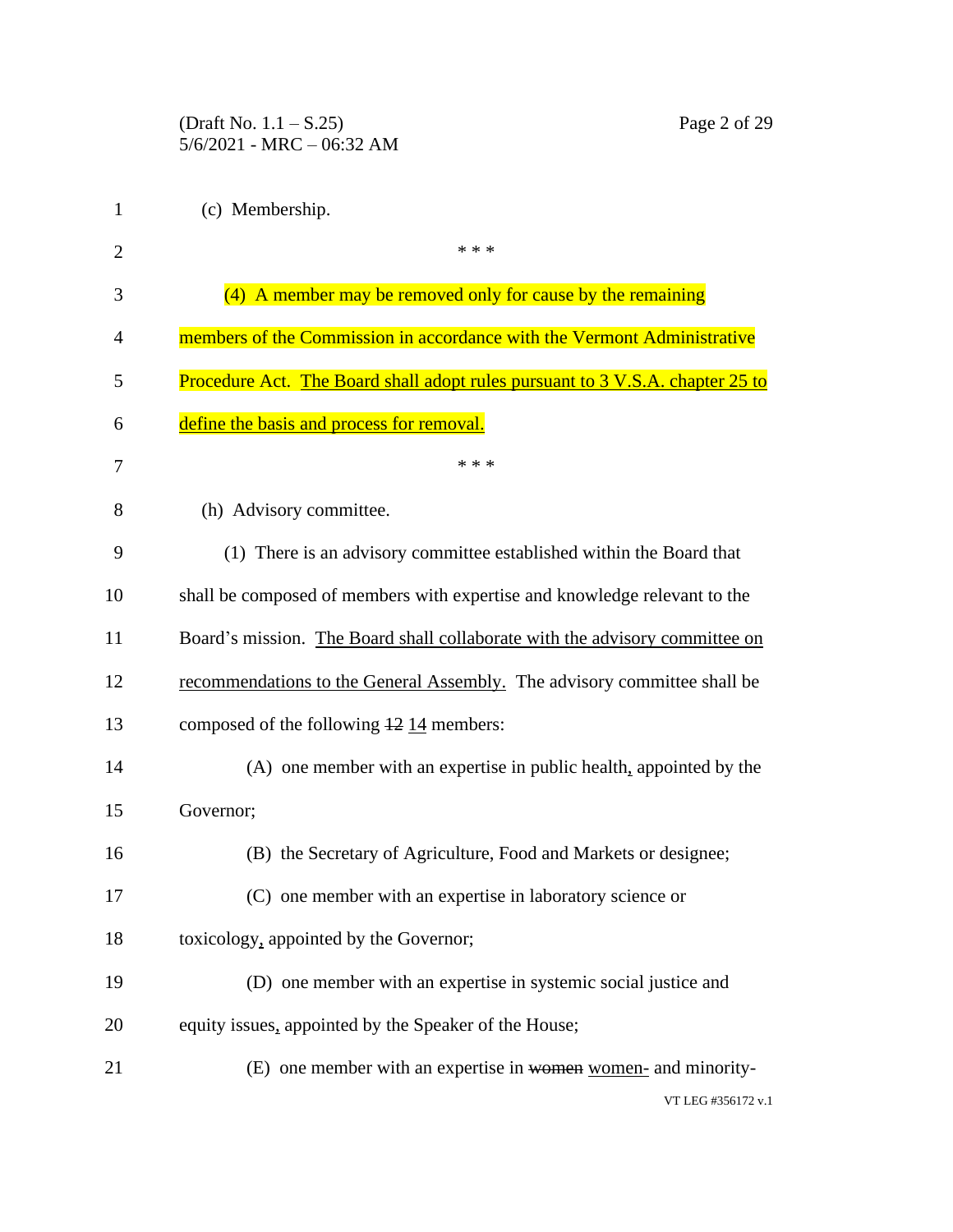(Draft No. 1.1 – S.25) Page 3 of 29 5/6/2021 - MRC – 06:32 AM

| $\mathbf{1}$ | owned business ownership, appointed by the Speaker of the House;                                                    |
|--------------|---------------------------------------------------------------------------------------------------------------------|
| 2            | (F) one member with an expertise in substance misuse prevention,                                                    |
| 3            | appointed by the Senate Committee on Committees the Chair of the Substance                                          |
| 4            | <b>Misuse Prevention Oversight and Advisory Council or designee;</b>                                                |
| 5            | (G) one member with an expertise in the cannabis industry, appointed                                                |
| 6            | by the Senate Committee on Committees;                                                                              |
| 7            | (H) one member with an expertise in business management or                                                          |
| 8            | regulatory compliance, appointed by the Treasurer;                                                                  |
| 9            | (I) one member with an expertise in municipal issues, appointed by                                                  |
| 10           | the <b>Treasurer Senate Committee on Committees</b> ;                                                               |
| 11           | (J) one member with an expertise in public safety, appointed by the                                                 |
| 12           | <b>Attorney General;</b>                                                                                            |
| 13           | (K) one member with an expertise in criminal justice reform,                                                        |
| 14           | appointed by the Attorney General; and                                                                              |
| 15           | (L) the Secretary of Natural Resources or designee; and                                                             |
| 16           | (M) the Chair of the Cannabis for Symptom Relief Oversight                                                          |
| 17           | Committee or designee; and                                                                                          |
| 18           | (N) one member appointed by the Vermont Cannabis Trade                                                              |
| 19           | Association.                                                                                                        |
| 20           | (2) Initial appointments to the advisory committee as provided in                                                   |
| 21           | subdivision (1) of this subsection (h) shall be made on or before $\frac{\text{May } 1, 2021}{\text{May } 1, 2021}$ |
|              | VT LEG #356172 v.1                                                                                                  |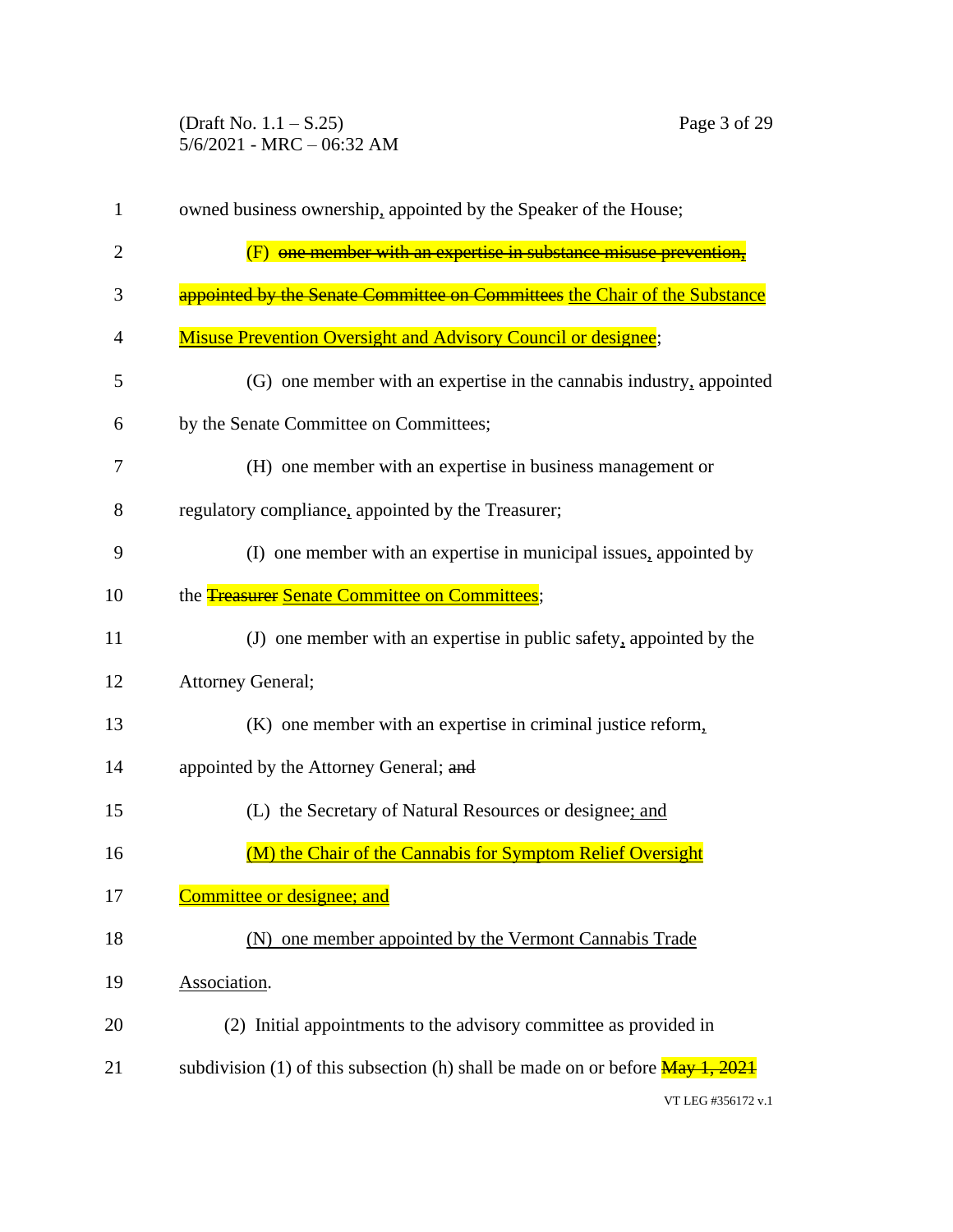(Draft No. 1.1 – S.25) Page 4 of 29 5/6/2021 - MRC – 06:32 AM

| 1              | July 1, 2021.                                                                   |
|----------------|---------------------------------------------------------------------------------|
| $\overline{2}$ | * * *                                                                           |
| 3              | *** Cannabis Control Board***                                                   |
| 4              | Sec. 3. $7$ V.S.A. $\S$ 845 is amended to read:                                 |
| 5              | § 845. CANNABIS REGULATION FUND                                                 |
| 6              | * * *                                                                           |
| 7              | (b) The Fund shall be composed of:                                              |
| 8              | (1) all State application fees, annual license fees, renewal fees,              |
| 9              | advertising review fees, and civil penalties collected by the Board pursuant to |
| 10             | chapters 33 (cannabis establishments) and 37 (medical cannabis dispensaries)    |
| 11             | of this title; and                                                              |
| 12             | (2) all annual and renewal fees collected by the Board pursuant to              |
| 13             | chapter 35 (medical cannabis registry) of this title.                           |
| 14             | * * *                                                                           |
| 15             | Sec. 4. 2019 Acts and Resolves No. 164, Sec. 5 is amended to read:              |
| 16             | Sec. 5. CANNABIS CONTROL BOARD REPORT TO THE GENERAL                            |
| 17             | ASSEMBLY; PROPOSAL FOR POSITIONS, FEES, AND                                     |
| 18             | APPROPRIATIONS FOR FISCAL YEARS 2022 AND 2023;                                  |
| 19             | LAND USE, ENVIRONMENTAL, ENERGY, AND                                            |
| 20             | EFFICIENCY REQUIREMENTS OR STANDARDS;                                           |
| 21             | ADVERTISING; OUTREACH, TRAINING, AND                                            |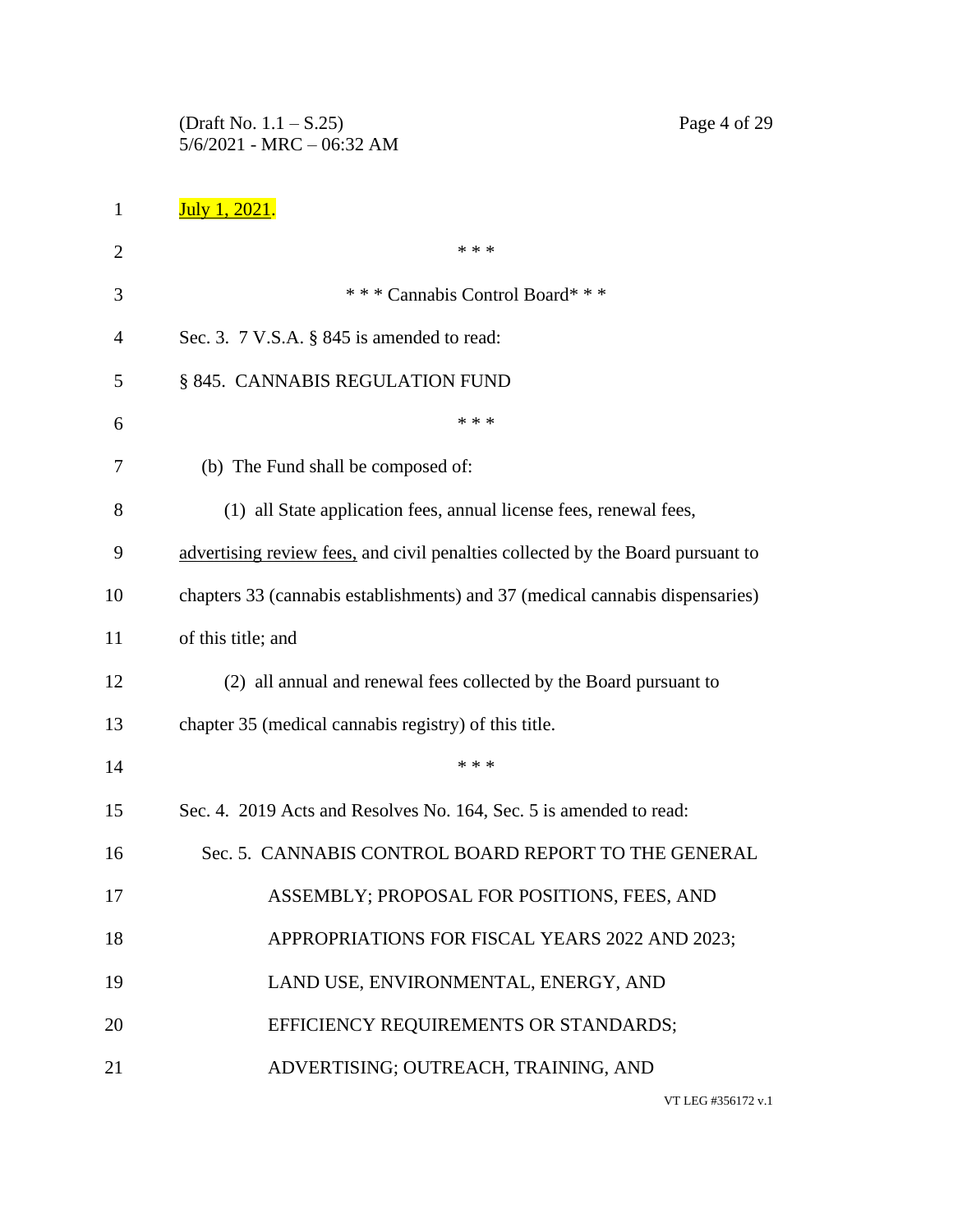| $\mathbf{1}$   | EMPLOYMENT PROGRAMS; ONLINE ORDERING AND                                        |
|----------------|---------------------------------------------------------------------------------|
| $\overline{2}$ | DELIVERY; ADDITIONAL TYPES OF LICENSES                                          |
| 3              | (a) On or before April 1, 2021, the Executive Director of the Cannabis          |
| $\overline{4}$ | Control Board shall provide recommendations to the General Assembly on the      |
| 5              | following:                                                                      |
| 6              | (1) Resources resources necessary for implementation of this act for            |
| 7              | fiscal years 2022 and 2023, including positions and funding. The Board shall    |
| 8              | consider utilization of current expertise and resources within State government |
| 9              | and cooperation with other State departments and agencies where there may be    |
| 10             | an overlap in duties.                                                           |
| 11             | (2) State fees to be charged and collected in accordance with the               |
| 12             | Board's authority pursuant to 7 V.S.A. § 846. The recommendations shall be      |
| 13             | accompanied by information justifying the recommended rate as required by       |
| 14             | 32 V.S.A. § 605(d). The State fees submitted in accordance with this            |
| 15             | subdivision shall be projected to be sufficient to fund the duties of the       |
| 16             | Cannabis Control Board as provided in 7 V.S.A. § 843. To the extent possible,   |
| 17             | the recommend fees shall include an amount to repay over a period, not greater  |
| 18             | than 10 years, to the General Fund any application of excise taxes to the       |
| 19             | Cannabis Regulation Fund made pursuant to Sec. 6c of this act.                  |
| 20             | (A) Application fees, initial annual license fees, and annual license           |
| 21             | renewal fees for each type of cannabis establishment license as provided in     |
|                | VT LEG #356172 v.1                                                              |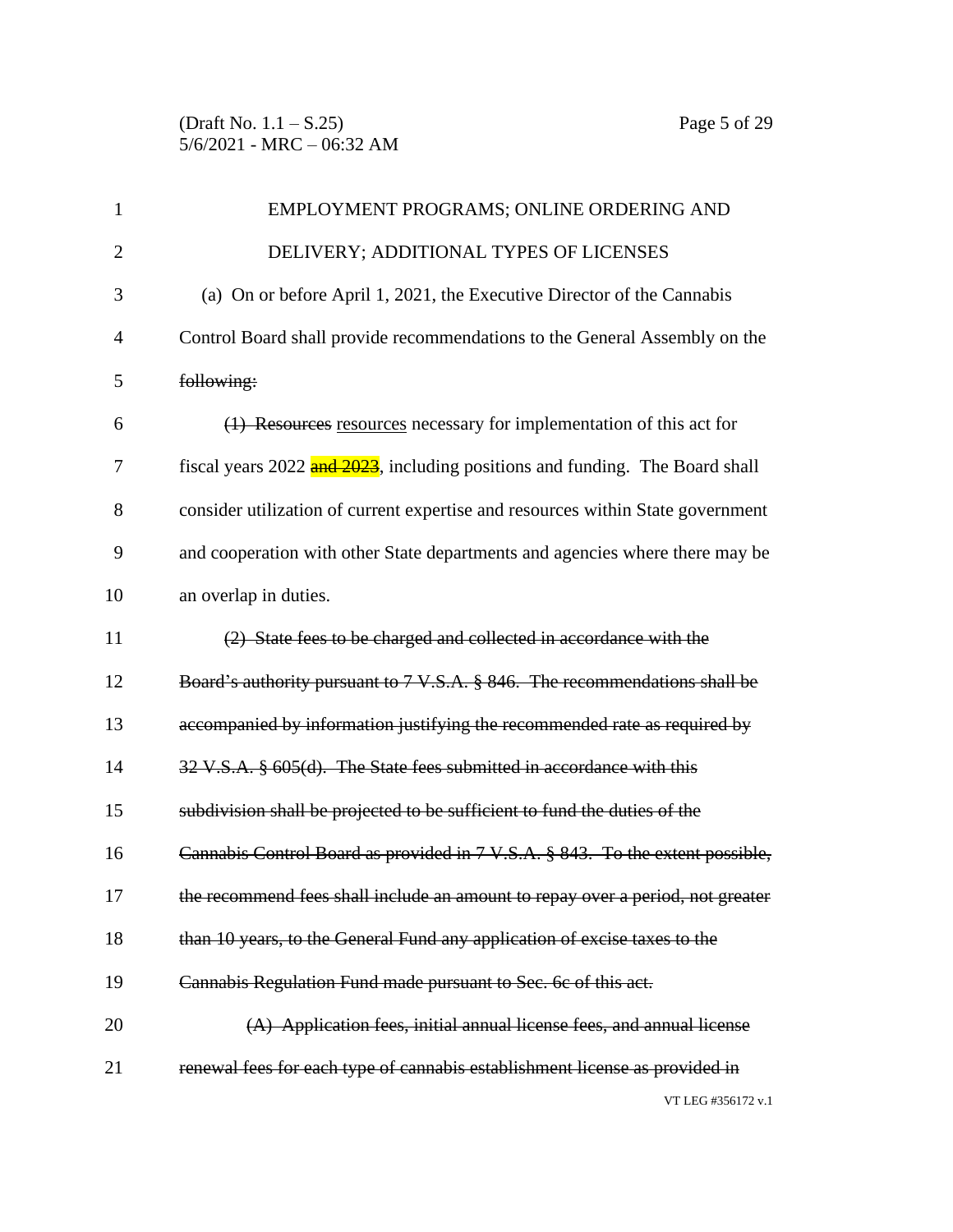(Draft No. 1.1 – S.25) Page 6 of 29 5/6/2021 - MRC – 06:32 AM

| 1              | 7 V.S.A. § 846: cultivator, product manufacturer, wholesaler, retailer, testing   |
|----------------|-----------------------------------------------------------------------------------|
| $\overline{2}$ | laboratory, and integrated. If the Board establishes tiers within a licensing     |
| 3              | category, it shall provide a fee recommendation for each tier.                    |
| 4              | (B) Fee for a cannabis establishment identification card as provided              |
| 5              | in 7 V.S.A. § 884.                                                                |
| 6              | (3) Whether monies expected to be generated by State fees identified in           |
| 7              | subdivision (2) of this subsection are sufficient to support the statutory duties |
| 8              | of the Board and whether any portion of the tax established pursuant to           |
| 9              | 32 V.S.A. § 7902 should be allocated to the Cannabis Regulation Fund to           |
| 10             | ensure these duties are met.                                                      |
| 11             | (4) Local fees to be charged and collected in accordance with the                 |
| 12             | Board's authority pursuant to 7 V.S.A. § 846. The recommendations shall be        |
| 13             | accompanied by information justifying the recommended rate as required by         |
| 14             | 32 V.S.A. § 605(d). The Board shall recommend local fees that are designed        |
| 15             | to help defray the costs incurred by municipalities in which cannabis             |
| 16             | establishments are located.                                                       |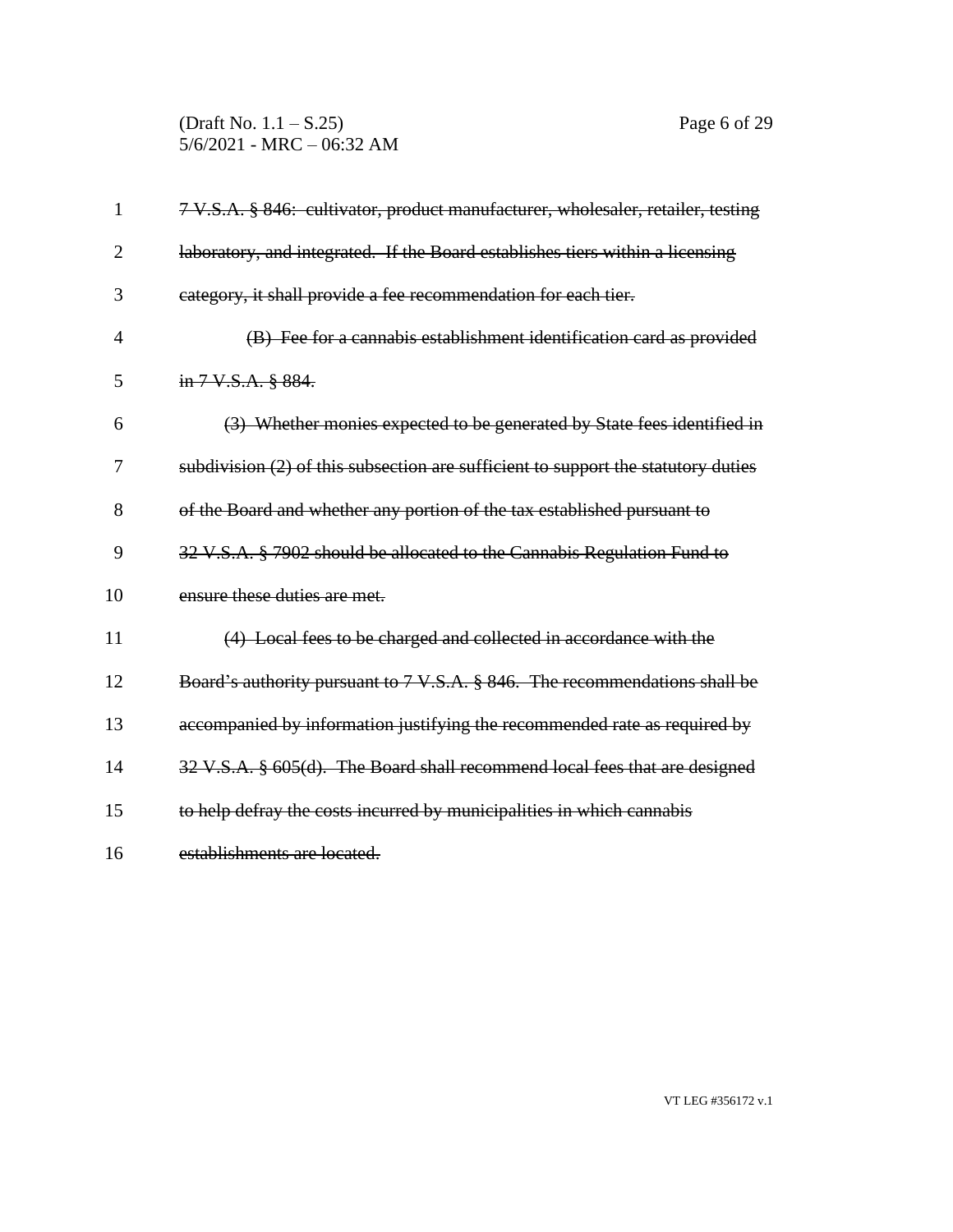(Draft No. 1.1 – S.25) Page 7 of 29 5/6/2021 - MRC – 06:32 AM

| $\mathbf{1}$   | * * *                                                                           |
|----------------|---------------------------------------------------------------------------------|
| $\overline{2}$ | Sec. 4a. CANNABIS CONTROL BOARD REPORT TO THE JOINT                             |
| 3              | FISCAL COMMITTEE; FEES                                                          |
| 4              | (a) On or before September 1, 2021, the Cannabis Control Board shall            |
| 5              | provide draft recommendations to the Joint Fiscal Committee for its approval    |
| 6              | on the following:                                                               |
| 7              | (1) State fees to be charged and collected in accordance with the               |
| 8              | Board's authority pursuant to 7 V.S.A. § 846. The recommendations shall be      |
| 9              | accompanied by information justifying the recommended rate as required by       |
| 10             | 32 V.S.A. § 605(d). The State fees submitted in accordance with this            |
| 11             | subdivision shall be projected to be sufficient to fund the duties of the       |
| 12             | Cannabis Control Board as provided in 7 V.S.A. § 843. To the extent possible,   |
| 13             | the recommend fees shall include an amount to repay over a period, not greater  |
| 14             | than 10 years, to the General Fund any application of excise taxes to the       |
| 15             | Cannabis Regulation Fund made pursuant to Sec. 6c of the 2019 Acts and          |
| 16             | Resolves No. 164.                                                               |
| 17             | (A) Application fees, initial annual license fees, and annual license           |
| 18             | renewal fees for each type of cannabis establishment license as provided in     |
| 19             | 7 V.S.A. § 846: cultivator, product manufacturer, wholesaler, retailer, testing |
| 20             | laboratory, and integrated. If the Board establishes tiers within a licensing   |
| 21             | category, it shall provide a fee recommendation for each tier.                  |
|                |                                                                                 |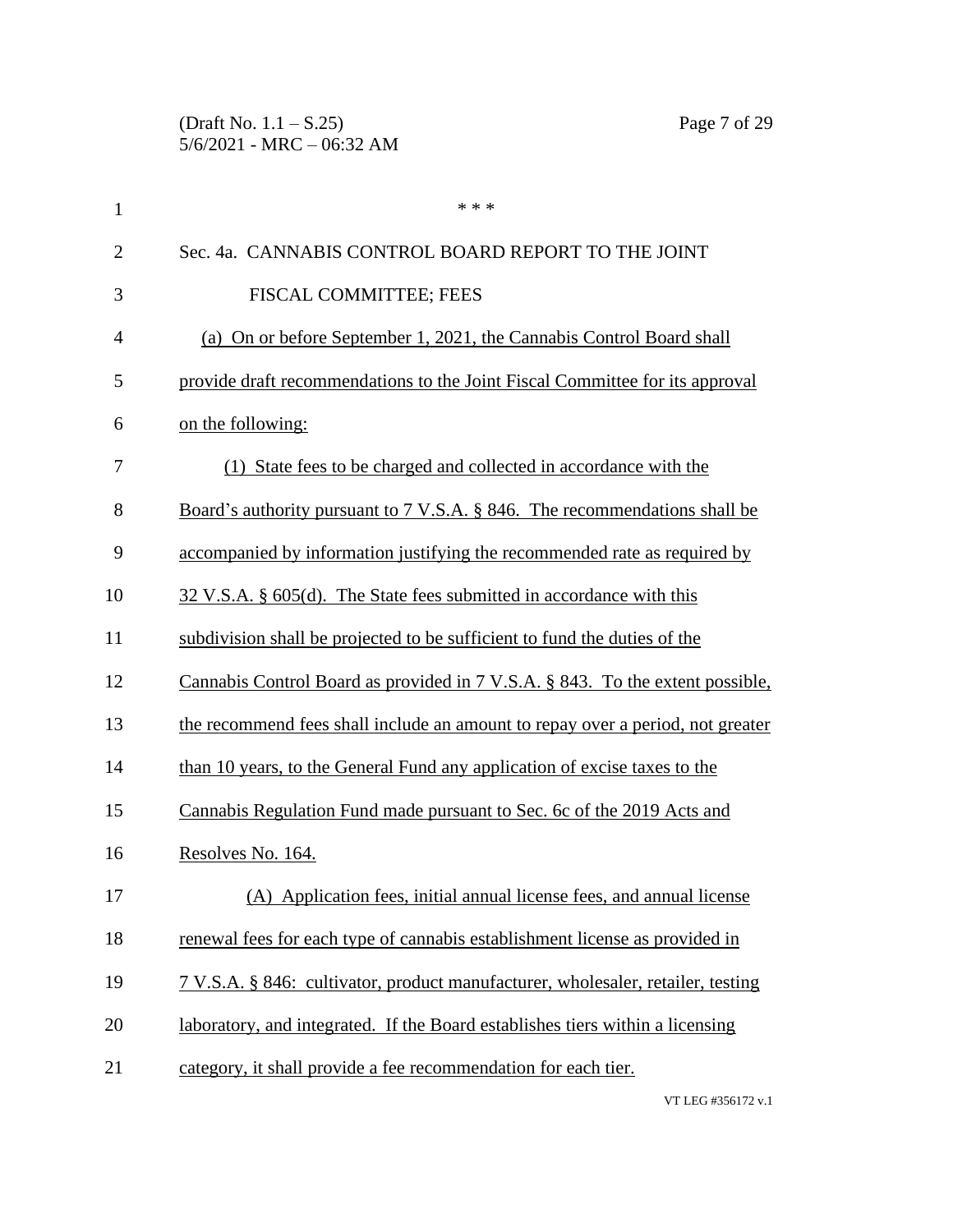(Draft No. 1.1 – S.25) Page 8 of 29 5/6/2021 - MRC – 06:32 AM

| $\mathbf{1}$   | (B) Fee for a cannabis establishment identification card as provided              |
|----------------|-----------------------------------------------------------------------------------|
| $\mathbf{2}$   | in 7 V.S.A. § 884.                                                                |
| 3              | (C) Fee for advertisement review for a cannabis establishment                     |
| $\overline{4}$ | licensee as provided in 7 V.S.A. § 865.                                           |
| 5              | (2) Whether monies expected to be generated by State fees identified in           |
| 6              | subdivision (1) of this subsection are sufficient to support the statutory duties |
| 7              | of the Board and whether any portion of the tax established pursuant to           |
| 8              | 32 V.S.A. § 7902 should be allocated to the Cannabis Regulation Fund to           |
| 9              | ensure these duties are met.                                                      |
| 10             | (3) Local fees to be charged and collected in accordance with the                 |
| 11             | Board's authority pursuant to 7 V.S.A. § 846. The recommendations shall be        |
| 12             | accompanied by information justifying the recommended rate as required by         |
| 13             | 32 V.S.A. § 605(d). The Board shall recommend local fees that are designed        |
| 14             | to help defray the costs incurred by municipalities in which cannabis             |
| 15             | establishments are located.                                                       |
| 16             | Upon receiving the proposal, the Joint Fiscal Committee shall review<br>(b)       |
| 17             | the recommendations and provide feedback to the Board for any suggested           |
| 18             | changes.                                                                          |
| 19             | (c) The Board shall revise the proposal, if necessary, to incorporate the         |
| 20             | Committee's recommendations and present a revised draft for approval to the       |
| 21             | Committee.                                                                        |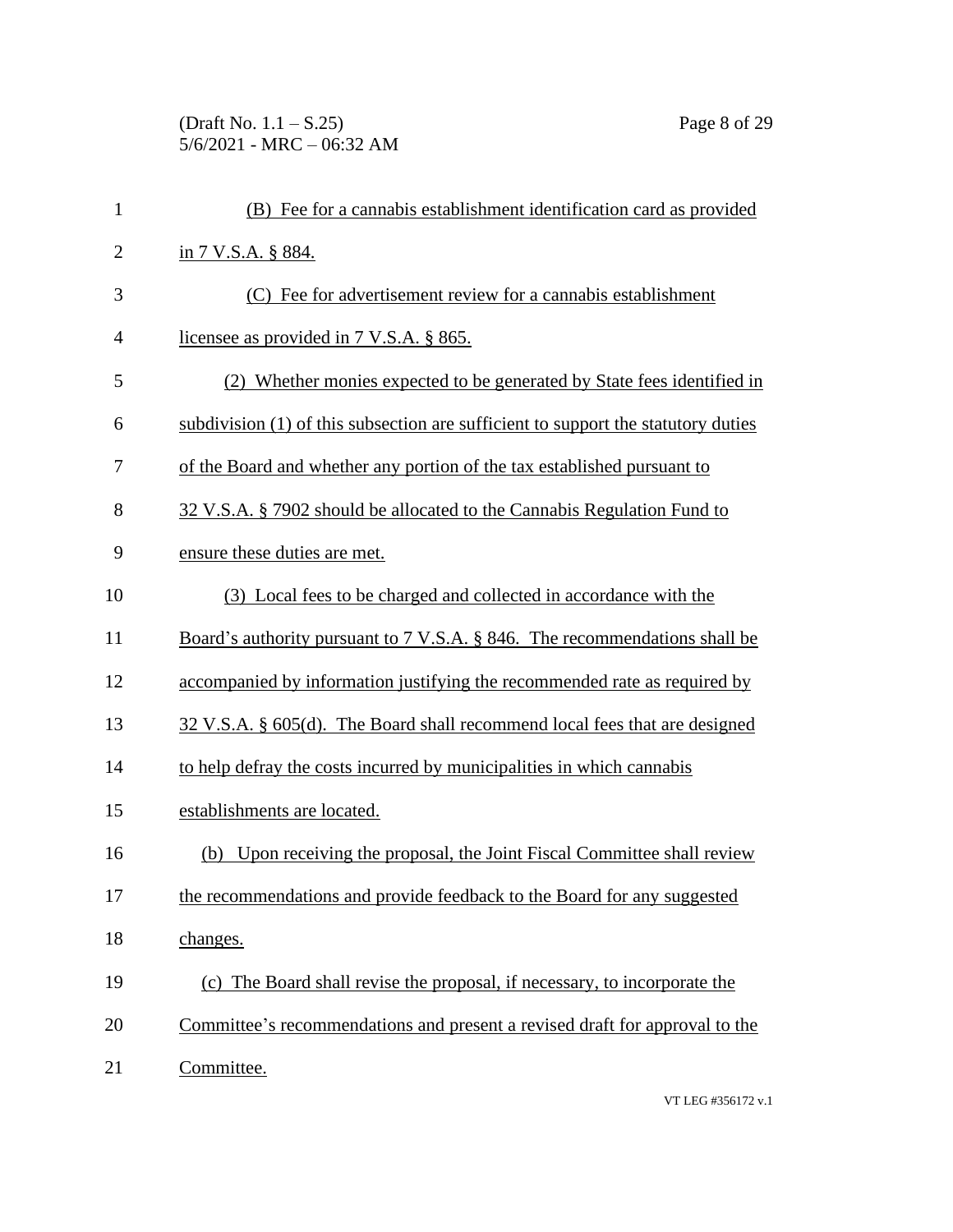(Draft No. 1.1 – S.25) Page 9 of 29 5/6/2021 - MRC – 06:32 AM

| $\mathbf{1}$   | (d) Notwithstanding 32 V.S.A. § 603, the fees shall take effect upon          |
|----------------|-------------------------------------------------------------------------------|
| $\overline{2}$ | approval of the Committee.                                                    |
| 3              | (e) Beginning on July 1, 2022, and every three years thereafter, all cannabis |
| 4              | regulation fees shall be included in the annual consolidated Executive Branch |
| 5              | fee report pursuant to 32 V.S.A. § 605.                                       |
| 6              | Sec. 4b. CANNABIS CONTROL BOARD REPORTING REQUIRMENTS;                        |
| 7              | <b>THC</b>                                                                    |
| 8              | On or before November 1, 2021, the Cannabis Control Board shall report to     |
| 9              | the General Assembly on the following:                                        |
| 10             | Recommendations as to whether integrated licensees and product                |
| 11             | manufacturers licensees should be permitted to produce solid concentrate      |
| 12             | products with greater than 60% THC for purposes of incorporation into other   |
| 13             | cannabis products that otherwise comply with restrictions in 7V.S.A. § 868    |
| 14             | (prohibited products) and rules promulgated by the Board pursuant to 7 V.S.A. |
| 15             | $881(a)(3)$ .                                                                 |
| 16             | Recommendations developed in consultation with the Agency of                  |
| 17             | Agriculture as to whether the Board should permit hemp or CBD to be           |
| 18             | converted to Delta-9 THC and, if so, how it should be regulated.              |
| 19             | Sec. 4c. CANNABIS CONTROL BOARD; POSITIONS                                    |
| 20             | The following new permanent positions are created in the Cannabis Control     |
| 21             | <b>Board:</b>                                                                 |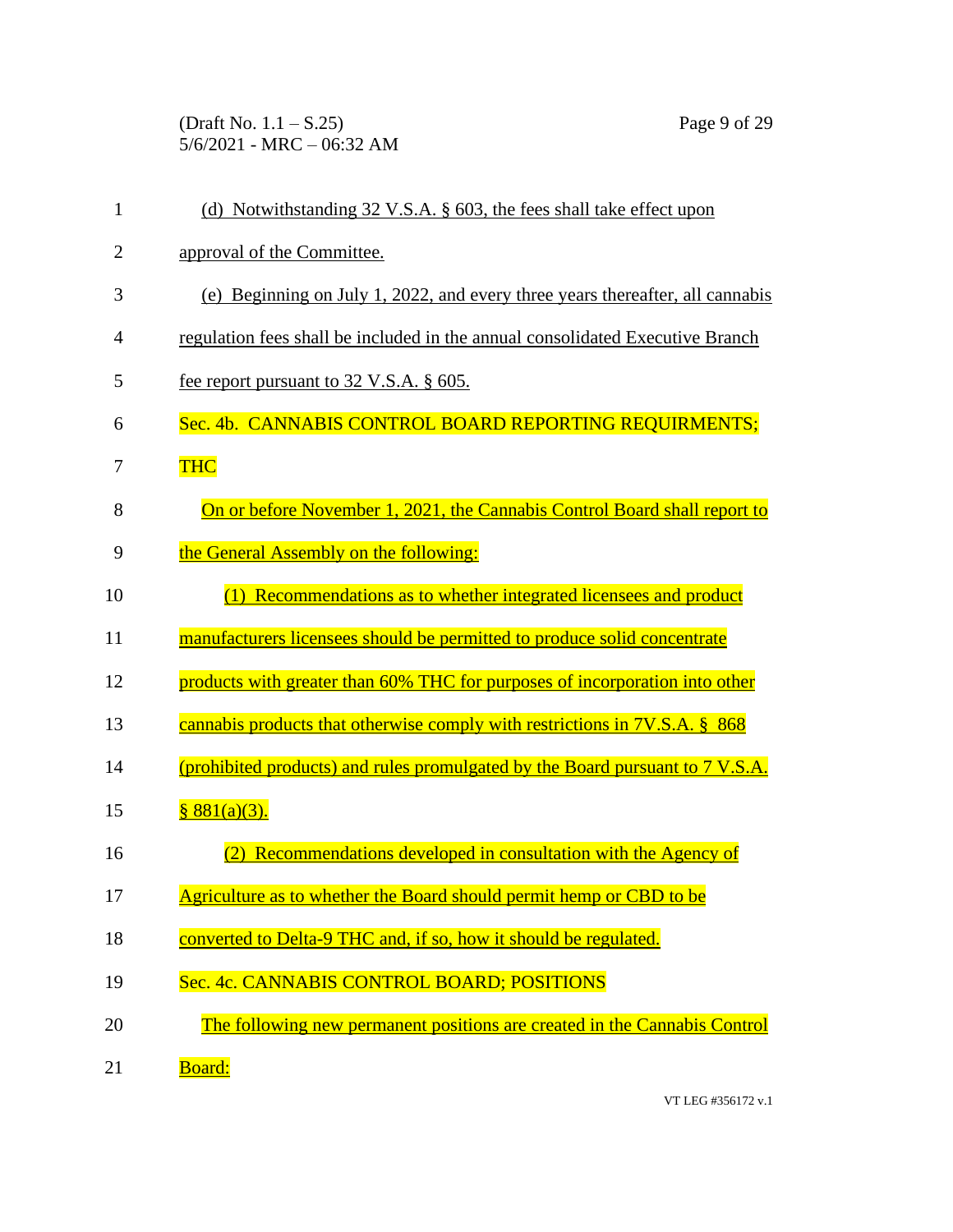(Draft No. 1.1 – S.25) Page 10 of 29 5/6/2021 - MRC – 06:32 AM

| $\mathbf{1}$   | one full-time, exempt General Counsel; and<br>(1)                                  |
|----------------|------------------------------------------------------------------------------------|
| $\overline{2}$ | one full-time, classified Administrative Assistant.                                |
| 3              | ***Advertising***                                                                  |
| $\overline{4}$ | Sec. 5. 7 V.S.A. § 861 is amended to read:                                         |
| 5              | § 861. DEFINITIONS                                                                 |
| 6              | As used in this chapter:                                                           |
| 7              | (1) "Advertise" means the publication or dissemination of an                       |
| 8              | advertisement.                                                                     |
| 9              | (2) "Advertisement" means any written or verbal statement, illustration,           |
| 10             | or depiction that is calculated to induce sales of cannabis or cannabis products,  |
| 11             | including any written, printed, graphic, or other material, billboard, sign, or    |
| 12             | other outdoor display, other periodical literature, publication, or in a radio or  |
| 13             | television broadcast, the Internet, or in any other media. The term does not       |
| 14             | include:                                                                           |
| 15             | (A) any label affixed to any cannabis or cannabis product, or any                  |
| 16             | individual covering, carton, or other wrapper of that container that constitutes a |
| 17             | part of the labeling under provisions of these standards;                          |
| 18             | (B) any editorial or other reading material, such as a news release, in            |
| 19             | any periodical or publication or newspaper for the publication of which no         |
| 20             | money or valuable consideration is paid or promised, directly or indirectly, by    |
| 21             | any cannabis establishment, and that is not written by or at the direction of the  |
|                | VT LEG #356172 v.1                                                                 |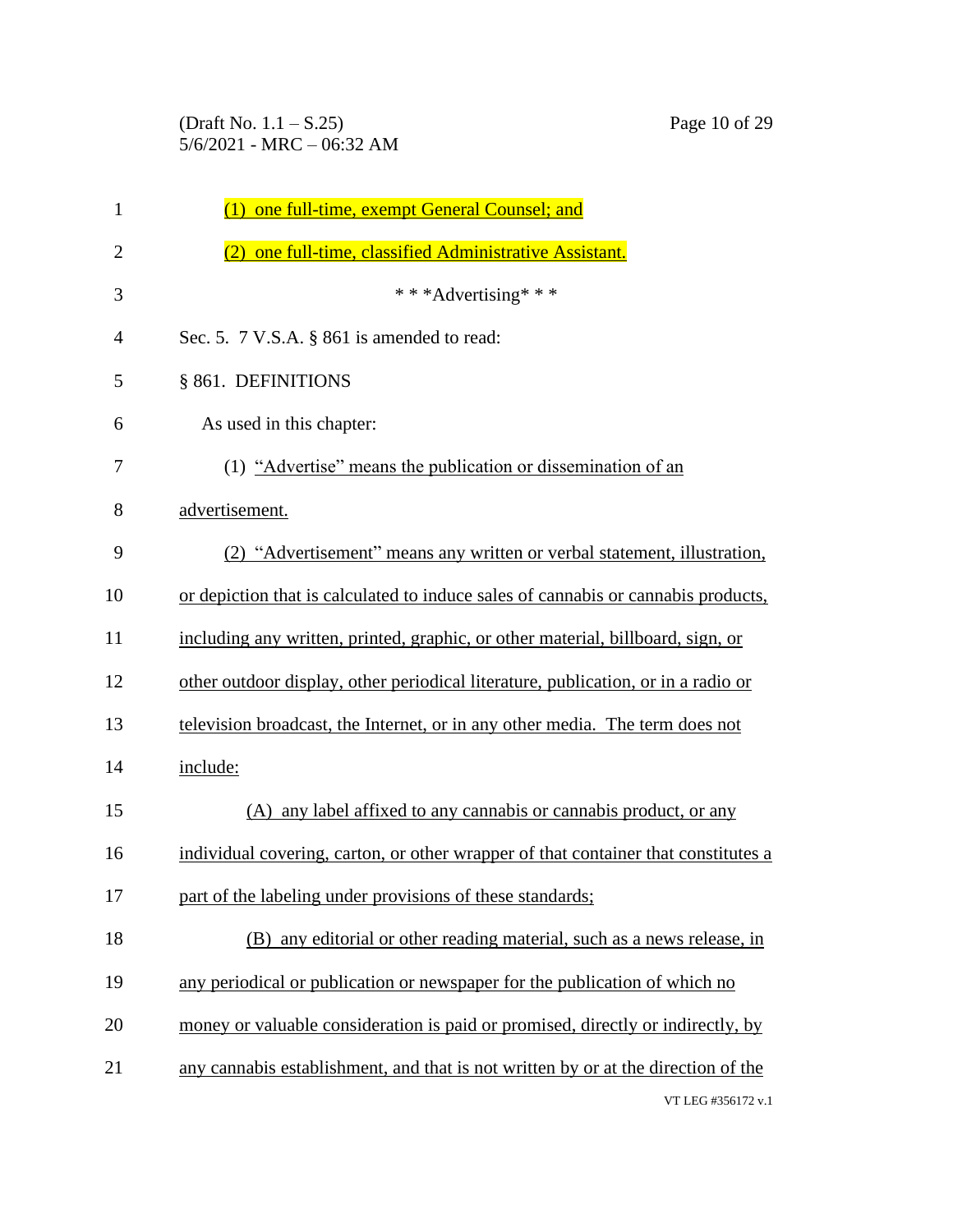(Draft No. 1.1 – S.25) Page 11 of 29 5/6/2021 - MRC – 06:32 AM

|  | licensee: |
|--|-----------|
|--|-----------|

| $\overline{2}$ | (C) any educational, instructional, or otherwise noncommercial                           |
|----------------|------------------------------------------------------------------------------------------|
| 3              | material that is not intended to induce sales and that does not propose an               |
| $\overline{4}$ | economic transaction, but that merely provides information to the public in an           |
| 5              | unbiased manner; or                                                                      |
| 6              | (D) a sign attached to the premises of a cannabis establishment that                     |
| 7              | merely identifies the location of the cannabis establishment.                            |
| 8              | (3) "Affiliate" means a person that directly or indirectly owns or                       |
| 9              | controls, is owned or controlled by, or is under common ownership or control             |
| 10             | with another person.                                                                     |
| 11             | $\frac{2(4)}{2}$ "Applicant" means a person that applies for a license to operate a      |
| 12             | cannabis establishment pursuant to this chapter.                                         |
| 13             | $\left(\frac{3}{5}\right)$ "Board" means the Cannabis Control Board.                     |
| 14             | $\left(\frac{4}{6}\right)$ "Cannabis" shall have the same meaning as provided in section |
| 15             | 831 of this title.                                                                       |
| 16             | $\frac{5}{(2)}$ "Cannabis cultivator" or "cultivator" means a person licensed by         |
| 17             | the Board to engage in the cultivation of cannabis in accordance with this               |
| 18             | chapter.                                                                                 |
| 19             | $\left(\frac{6}{8}\right)$ "Cannabis establishment" means a cannabis cultivator,         |
| 20             | wholesaler, product manufacturer, retailer, or testing laboratory licensed by the        |
| 21             | Board to engage in commercial cannabis activity in accordance with this                  |
|                | VT LEG #356172 v.1                                                                       |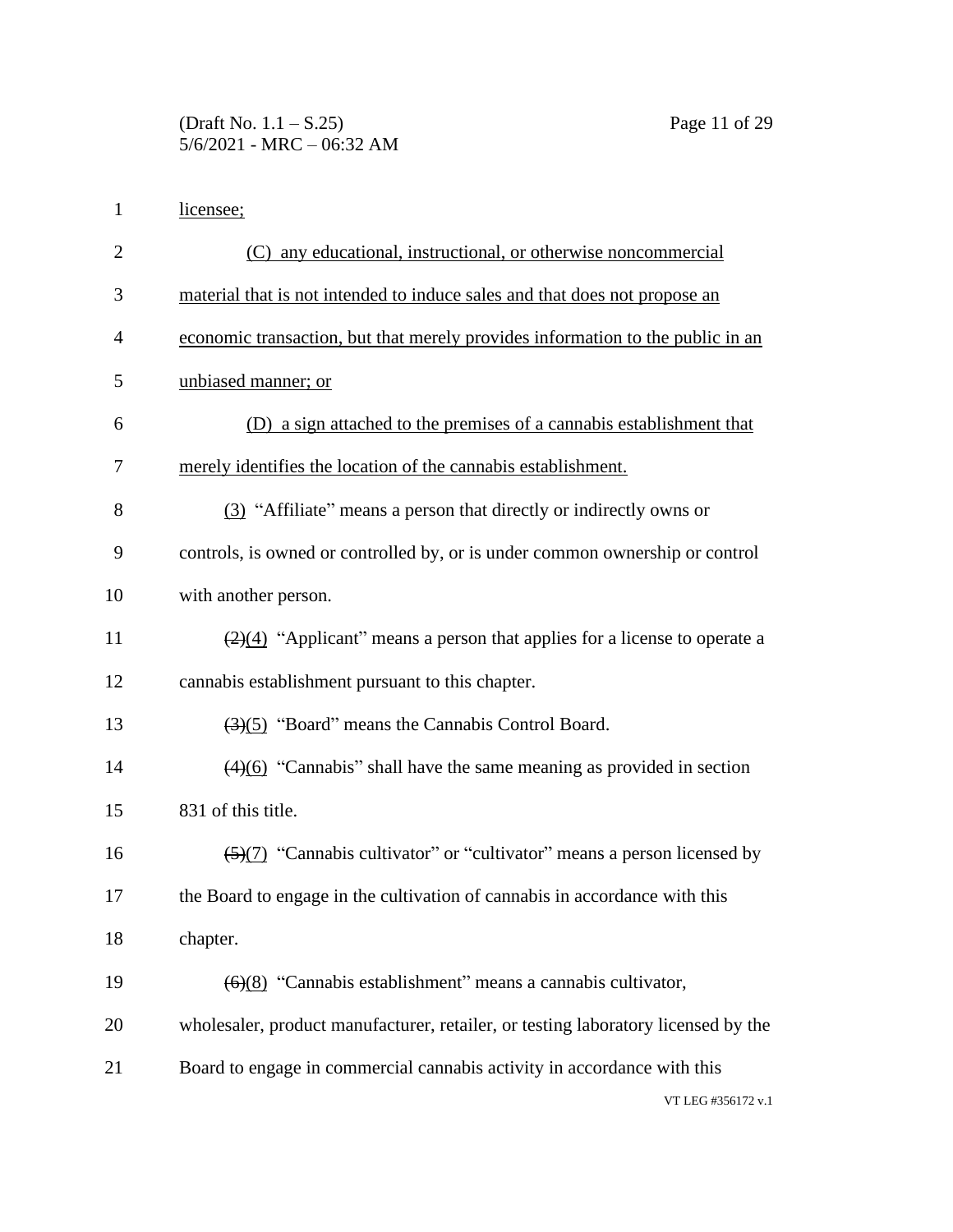chapter.

| $\overline{2}$ | $\left(\frac{7}{9}\right)$ "Cannabis product" shall have the same meaning as provided in     |
|----------------|----------------------------------------------------------------------------------------------|
| 3              | section 831 of this title.                                                                   |
| $\overline{4}$ | (8)(10) "Cannabis product manufacturer" or "product manufacturer"                            |
| 5              | means a person licensed by the Board to manufacture cannabis products in                     |
| 6              | accordance with this chapter.                                                                |
| 7              | $\left(\frac{9}{11}\right)$ "Cannabis retailer" or "retailer" means a person licensed by the |
| 8              | Board to sell cannabis and cannabis products to adults 21 years of age and                   |
| 9              | older for off-site consumption in accordance with this chapter.                              |
| 10             | $\frac{(10)(12)}{2}$ "Cannabis testing laboratory" or "testing laboratory" means a           |
| 11             | person licensed by the Board to test cannabis and cannabis products in                       |
| 12             | accordance with this chapter.                                                                |
| 13             | $(11)(13)$ "Cannabis wholesaler" or "wholesaler" means a person                              |
| 14             | licensed by the Board to purchase, process, transport, and sell cannabis and                 |
| 15             | cannabis products in accordance with this chapter.                                           |
| 16             | (12)(14) "Chair" means the Chair of the Cannabis Control Board.                              |
| 17             | $\frac{(13)(15)}{2}$ "Characterizing flavor" means a taste or aroma, other than the          |
| 18             | taste or aroma of cannabis, imparted either prior to or during consumption of a              |
| 19             | cannabis product. The term includes tastes or aromas relating to any fruit,                  |
| 20             | chocolate, vanilla, honey, maple, candy, cocoa, dessert, alcoholic beverage,                 |
| 21             | mint, menthol, wintergreen, herb or spice, or other food or drink or to any                  |
|                | VT LEG #356172 v.1                                                                           |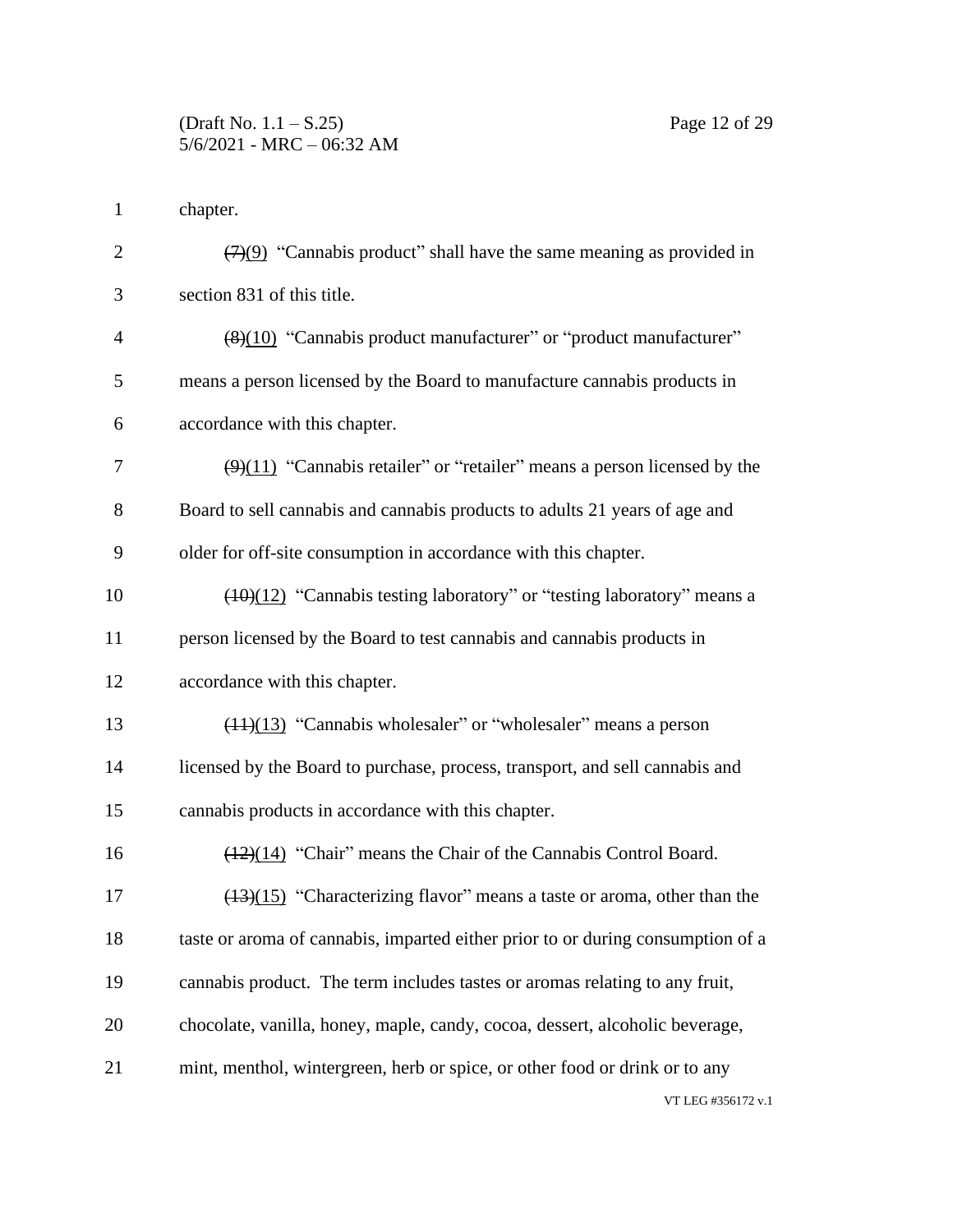(Draft No. 1.1 – S.25) Page 13 of 29 5/6/2021 - MRC – 06:32 AM

| $\mathbf{1}$   | conceptual flavor that imparts a taste or aroma that is distinguishable from      |
|----------------|-----------------------------------------------------------------------------------|
| $\overline{2}$ | cannabis flavor but may not relate to any particular known flavor.                |
| 3              | $(14)(16)$ "Child-resistant packaging" means packaging that is designed           |
| $\overline{4}$ | or constructed to be significantly difficult for children under five years of age |
| 5              | to open or obtain a toxic or harmful amount of the substance in the container     |
| 6              | within a reasonable time and not difficult for normal adults to use properly, but |
| 7              | does not mean packaging that all children under five years of age cannot open     |
| 8              | or obtain a toxic or harmful amount of the substance in the container within a    |
| 9              | reasonable time.                                                                  |
| 10             | (15)(17) "Controls," "is controlled by," and "under common control"               |
| 11             | mean the power to direct, or cause the direction or management and policies of    |
| 12             | a person, whether through the direct or beneficial ownership of voting            |
| 13             | securities, by contract, or otherwise. A person who directly or beneficially      |
| 14             | owns 10 percent or more equity interest, or the equivalent thereof, of another    |
| 15             | person shall be deemed to control the person.                                     |
| 16             | $(16)(18)$ "Dispensary" means a business organization licensed pursuant           |
| 17             | to chapter 37 of this title or 18 V.S.A. chapter 86.                              |
| 18             | $(17)(19)$ "Enclosed, locked facility" means a building, room,                    |
| 19             | greenhouse, outdoor fenced-in area, or other location that is enclosed on all     |
| 20             | sides and prevents cannabis from easily being viewed by the public. The           |
| 21             | facility shall be equipped with locks or other security devices that permit       |
|                | VT LEG #356172 v.1                                                                |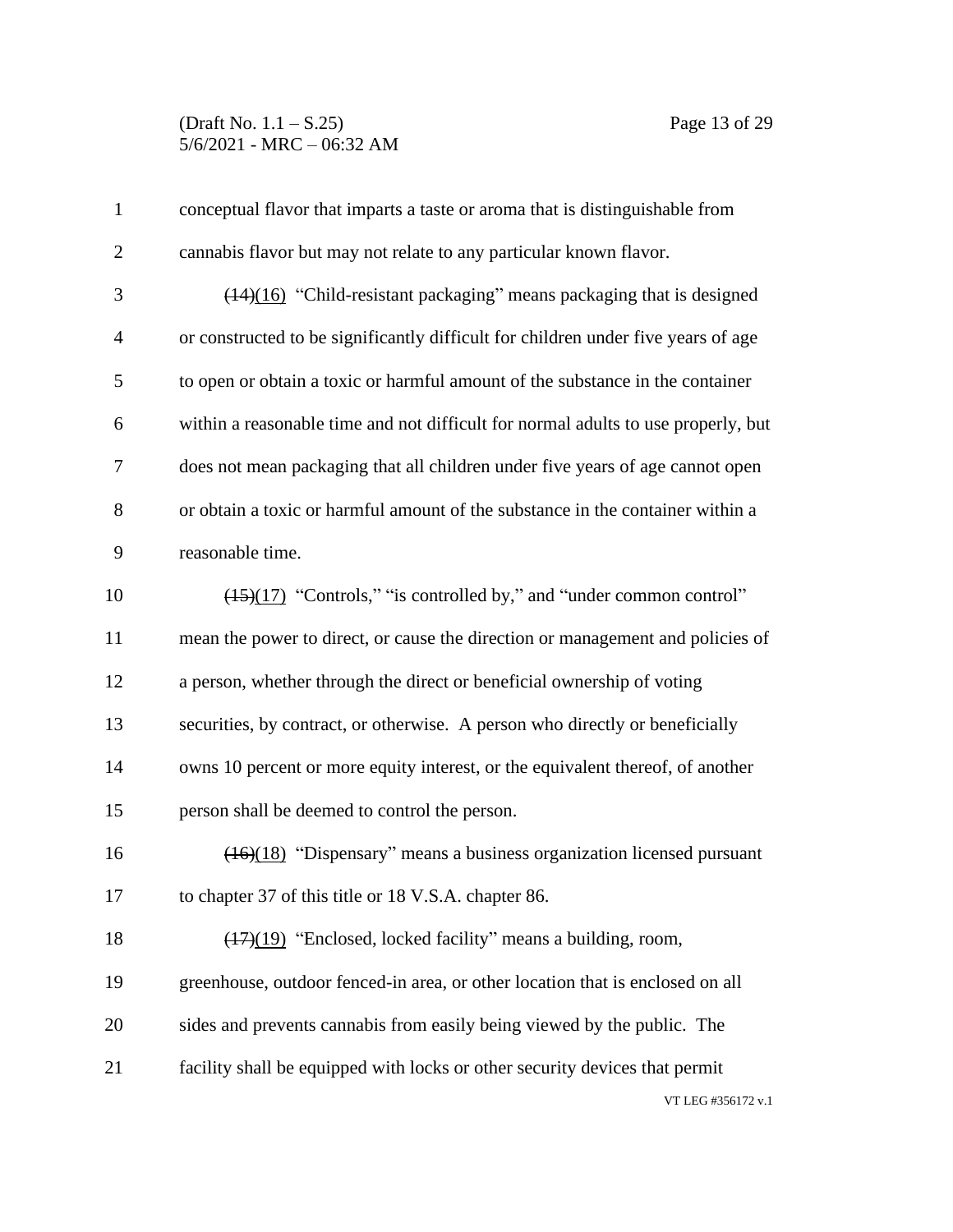access only by:

| $\overline{2}$ | (A) Employees, agents, or owners of the cultivator, all of whom shall                     |
|----------------|-------------------------------------------------------------------------------------------|
| 3              | be 21 years of age or older.                                                              |
| $\overline{4}$ | (B) Government employees performing their official duties.                                |
| 5              | (C) Contractors performing labor that does not include cannabis                           |
| 6              | cultivation, packaging, or processing. Contractors shall be accompanied by an             |
| 7              | employee, agent, or owner of the cultivator when they are in areas where                  |
| 8              | cannabis is being grown, processed, packaged, or stored.                                  |
| 9              | (D) Registered employees of other cultivators, members of the                             |
| 10             | media, elected officials, and other individuals 21 years of age or older visiting         |
| 11             | the facility, provided they are accompanied by an employee, agent, or owner of            |
| 12             | the cultivator.                                                                           |
| 13             | (18)(20) "Flavored oil cannabis product" means any oil cannabis                           |
| 14             | product that contains an additive to give it a characterizing flavor.                     |
| 15             | $\frac{(19)(21)}{(19)(21)}$ "Integrated licensee" means a person licensed by the Board to |
| 16             | engage in the activities of a cultivator, wholesaler, product manufacturer,               |
| 17             | retailer, and testing laboratory in accordance with this chapter.                         |
| 18             | $(20)(22)$ "Municipality" means a town, city, or incorporated village.                    |
| 19             | $\left(\frac{21}{23}\right)$ "Person" shall include any natural person; corporation;      |
| 20             | municipality; the State of Vermont or any department, agency, or subdivision              |
| 21             | of the State; and any partnership, unincorporated association, or other legal             |
|                | VT LEG #356172 v.1                                                                        |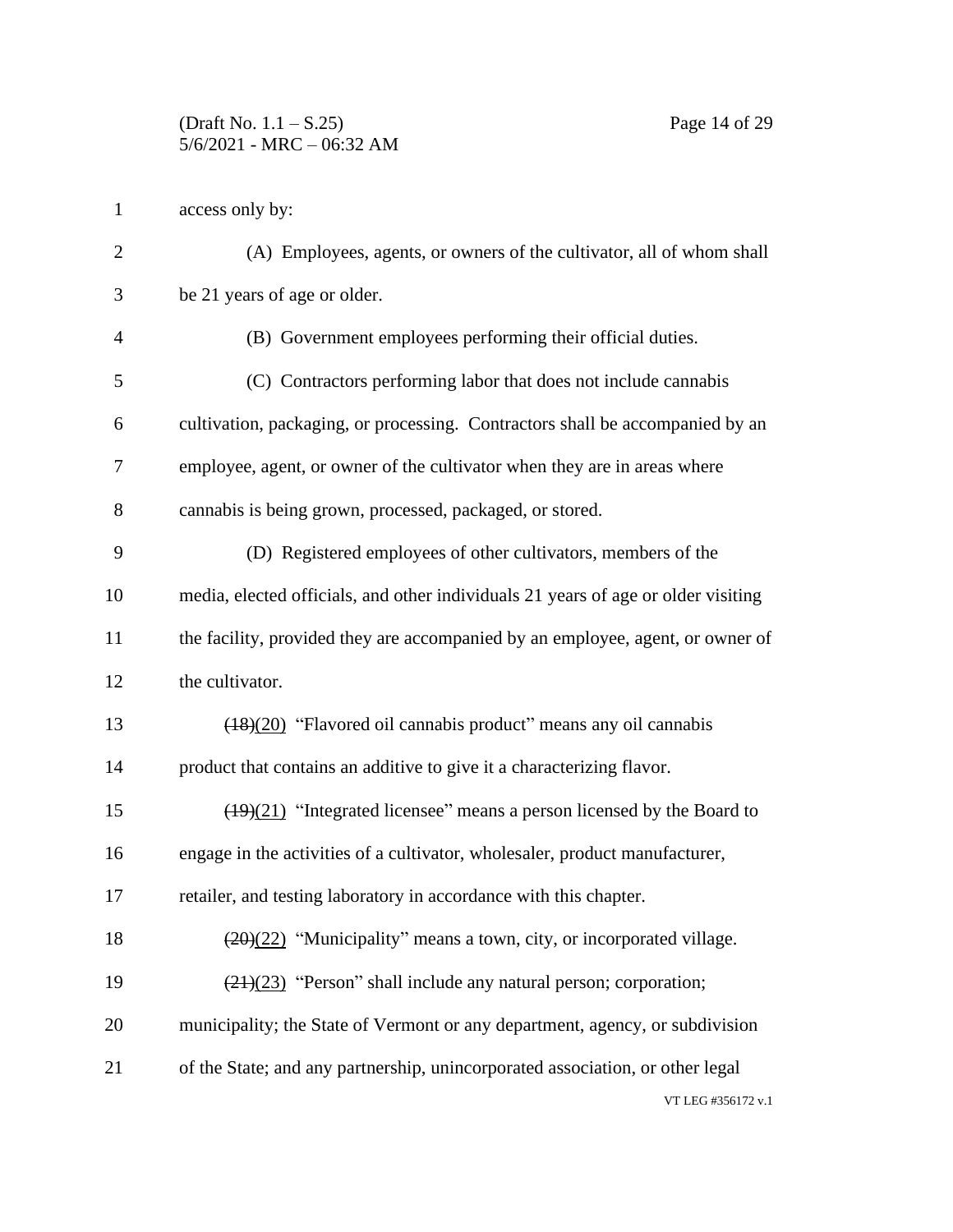entity.

| $\overline{2}$ | $\frac{(22)(24)}{2}$ "Plant canopy" means the square footage dedicated to live            |
|----------------|-------------------------------------------------------------------------------------------|
| 3              | plant production and does not include areas such as office space or areas used            |
| 4              | for the storage of fertilizers, pesticides, or other products.                            |
| 5              | $\left(\frac{23}{25}\right)$ "Principal" means an individual vested with the authority to |
| 6              | conduct, manage, or supervise the business affairs of a person, and may                   |
| 7              | include the president, vice president, secretary, treasurer, manager, or similar          |
| 8              | executive officer of a business; a director of a corporation, nonprofit                   |
| 9              | corporation, or mutual benefit enterprise; a member of a nonprofit corporation,           |
| 10             | cooperative, or member-managed limited liability company; and a partner of a              |
| 11             | partnership.                                                                              |
| 12             | $\left(\frac{24}{26}\right)$ "Small cultivator" means a cultivator with a plant canopy or |
| 13             | space for cultivating plants for breeding stock of not more than 1,000 square             |
| 14             | feet.                                                                                     |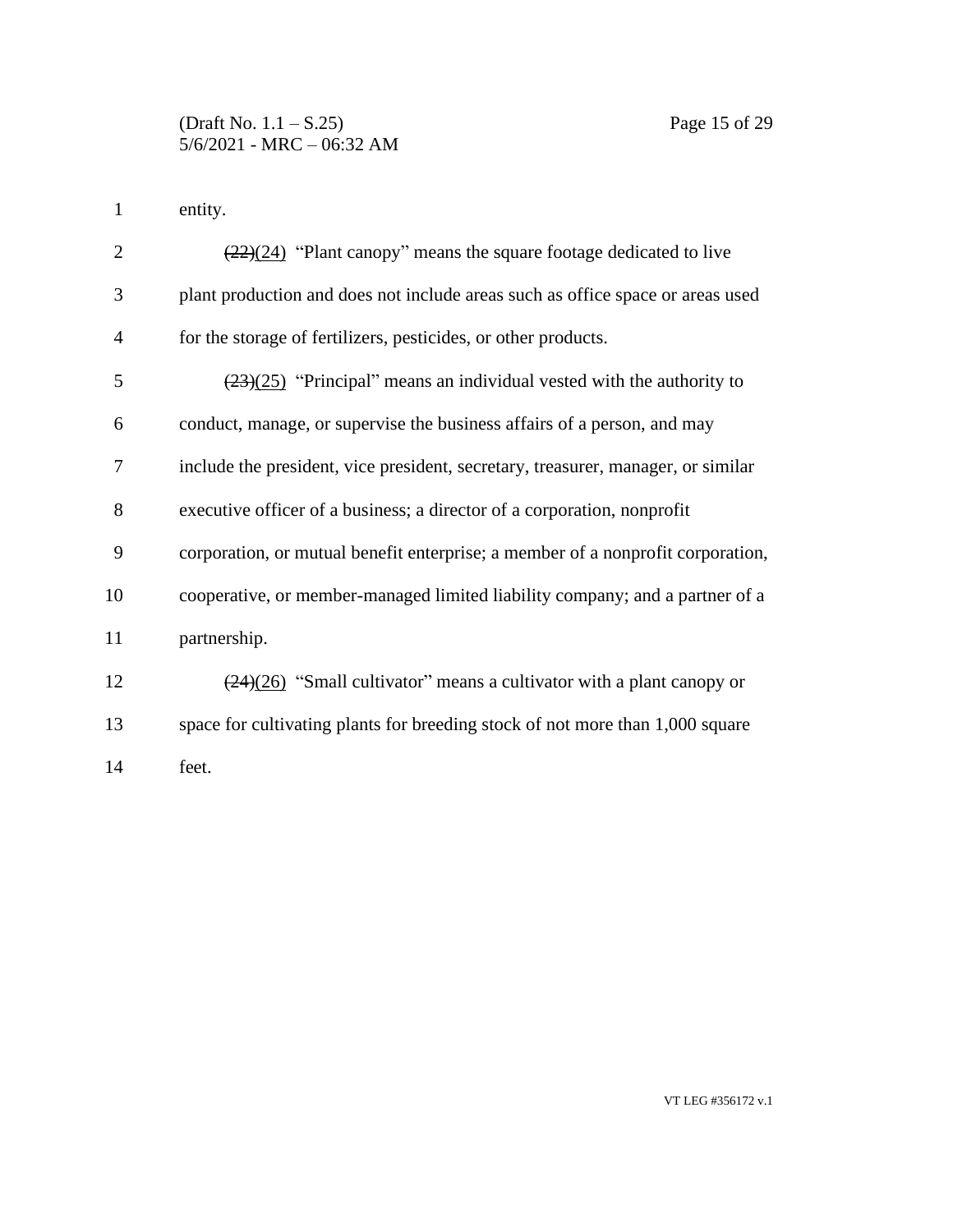(Draft No. 1.1 – S.25) Page 16 of 29 5/6/2021 - MRC – 06:32 AM

1 Sec. 6. 7 V.S.A. § 864 is added to read: § 864. ADVERTISING (a) "Advertise" and "advertisement" have the same meaning as in section 861 of this title. (b) A cannabis establishment advertisement shall not contain any statement or illustration that: (1) is deceptive, false, or misleading; (2) promotes overconsumption; (3) represents that the use of cannabis has curative effects; (4) offers a prize, award, or inducement for purchasing cannabis or a cannabis product, except that price discounts are allowed; (5) offers free samples of cannabis or cannabis products; (6) depicts a person under 21 years of age consuming cannabis or cannabis products; or (7) is designed to be or has the effect of being particularly appealing to persons under 21 years of age. (c) Cannabis establishments shall not advertise their products via any medium unless the licensee can show that not more than 15 percent of the audience is reasonably expected to be under 21 years of age. (d) All advertisements shall contain health warnings adopted by rule by the 21 Board in consultation with the Department of Health.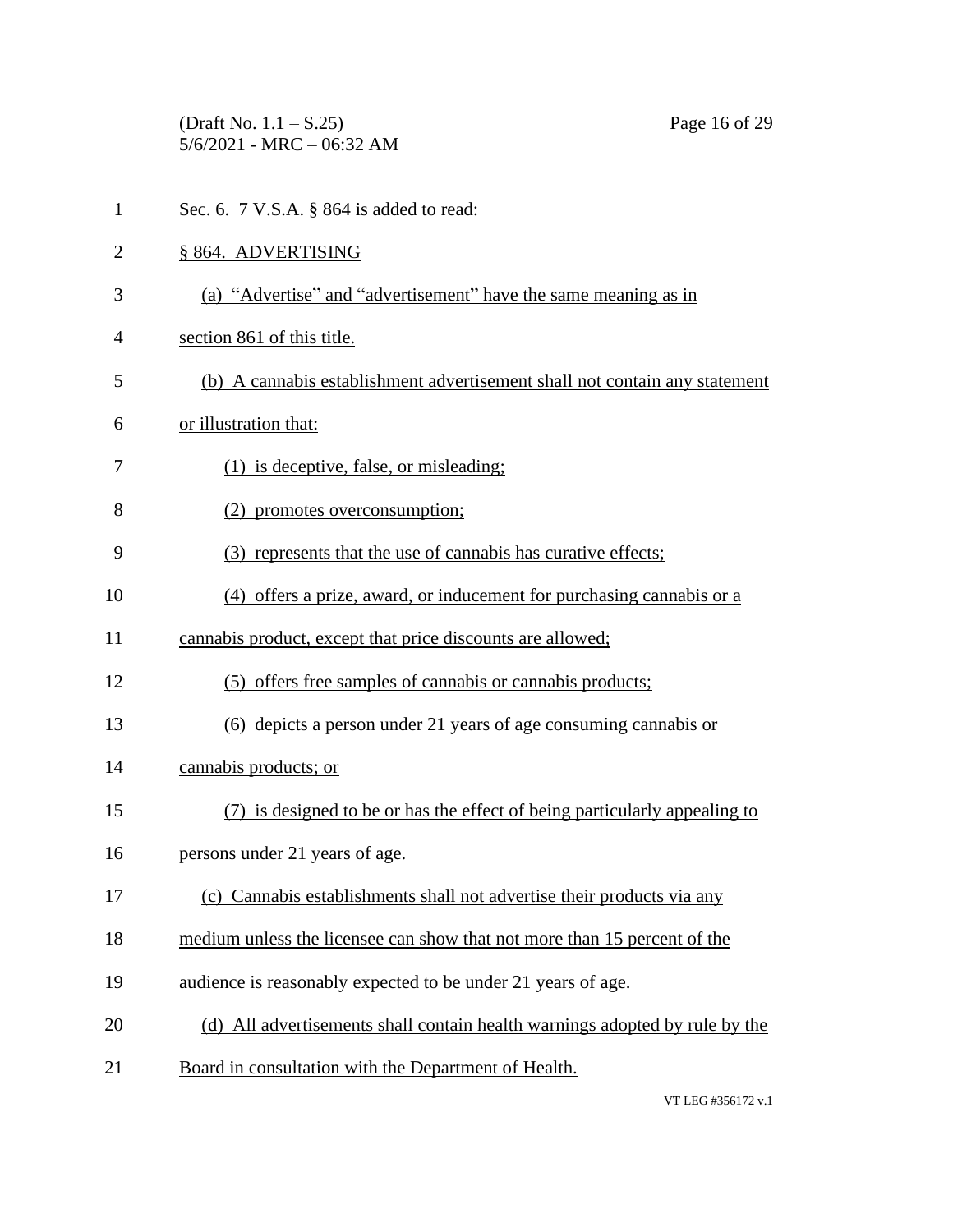(Draft No. 1.1 – S.25) Page 17 of 29 5/6/2021 - MRC – 06:32 AM

| $\mathbf{1}$   | (e) All advertisements shall be submitted to the Board on a form or in a       |
|----------------|--------------------------------------------------------------------------------|
| $\mathbf{2}$   | format prescribed by the Board, prior to the dissemination of the              |
| 3              | advertisement. The Board may:                                                  |
| $\overline{4}$ | (1) require a specific disclosure be made in the advertisement in a clear      |
| 5              | and conspicuous manner if the Board determines that the advertisement would    |
| 6              | be false or misleading without such a disclosure; or                           |
| 7              | (2) require changes that are necessary to protect the public health,           |
| 8              | safety, and welfare or consistent with dispensing information for the product  |
| 9              | under review.                                                                  |
| 10             | (f) The Board may charge and collect fees for review of advertisements.        |
| 11             | Sec. 7. 7 V.S.A. § 866(d) is added to read:                                    |
| 12             | (d) In accordance with section 864 of this title, advertising by a cannabis    |
| 13             | establishment shall not depict a person under 21 years of age consuming        |
| 14             | cannabis or cannabis products or be designed to be or have the effect of being |
| 15             | particularly appealing to persons under 21 years of age. Cannabis              |
| 16             | establishments shall not advertise their products via any medium unless the    |
| 17             | licensee can show that not more than 15 percent of the audience is reasonably  |
| 18             | expected to be under 21 years of age.                                          |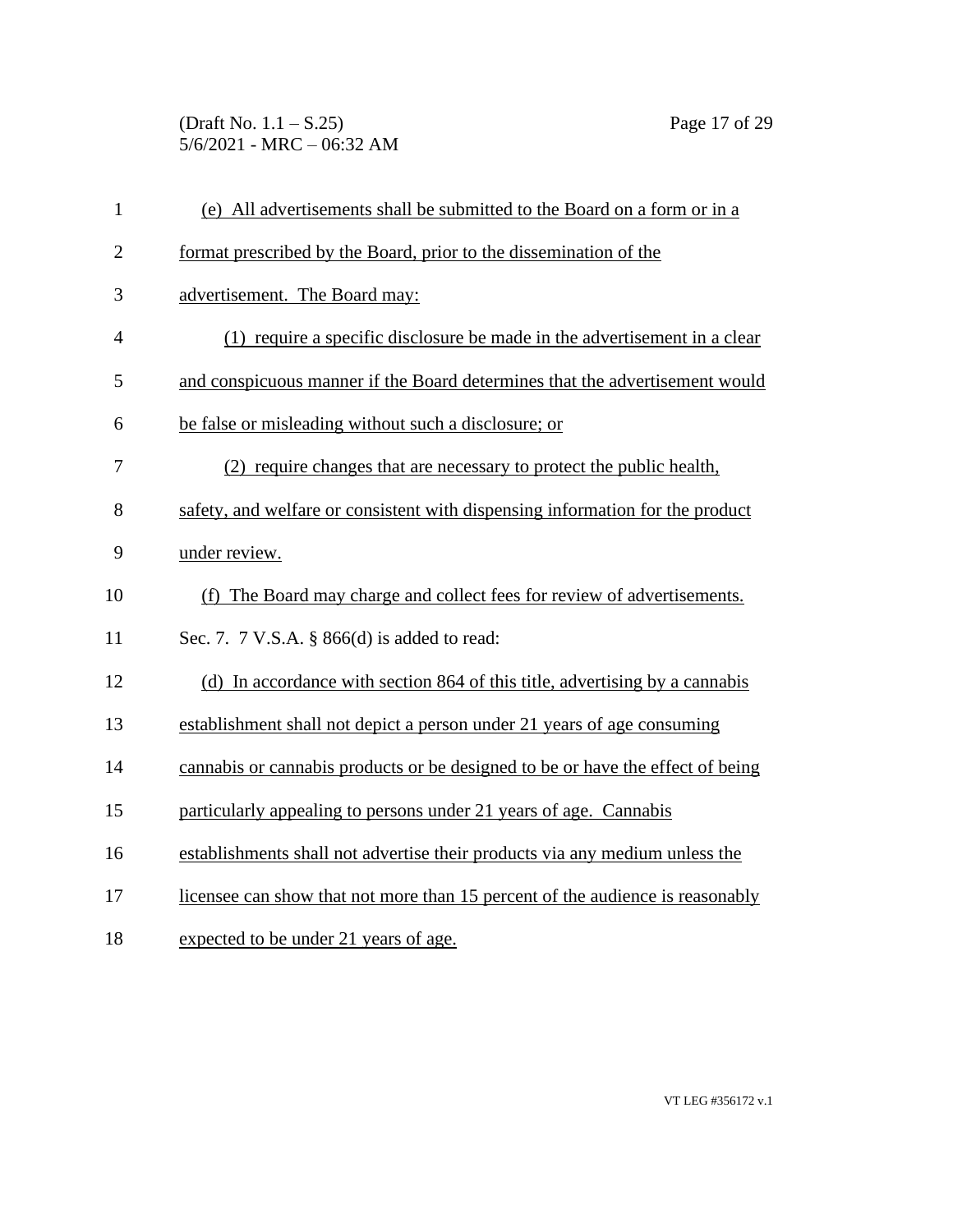(Draft No. 1.1 – S.25) Page 18 of 29 5/6/2021 - MRC – 06:32 AM

| $\mathbf{1}$   | Sec. 8. 7 V.S.A. § 881 is amended to read:                                       |
|----------------|----------------------------------------------------------------------------------|
| $\overline{2}$ | § 881. RULEMAKING; CANNABIS ESTABLISHMENTS                                       |
| 3              | (a) The Board shall adopt rules to implement and administer this chapter in      |
| $\overline{4}$ | accordance with subdivisions $(1)-(7)$ of this subsection.                       |
| 5              | (1) Rules concerning any cannabis establishment shall include:                   |
| 6              | * * *                                                                            |
| 7              | (P) disclosure or eligibility requirements for a financier, its owners           |
| 8              | and principals, and its affiliates, which may include:                           |
| 9              | (i) requirements to disclose information to a licensed                           |
| 10             | establishment, the Board, or the Department of Financial Regulation;             |
| 11             | (ii) a minimum age requirement and a requirement to conduct a                    |
| 12             | background check for natural persons;                                            |
| 13             | (iii) requirements to ensure that a financier complies with                      |
| 14             | applicable State and federal laws governing financial institutions, licensed     |
| 15             | lenders, and other financial service providers; and                              |
| 16             | (iv) any other requirements, conditions, or limitations on the type              |
| 17             | or amount of loans or capital investments made by a financier or its affiliates, |
| 18             | which the Board, in consultation with the Department of Financial Regulation,    |
| 19             | determines is necessary to protect the public health, safety, and general        |
| 20             | welfare; and                                                                     |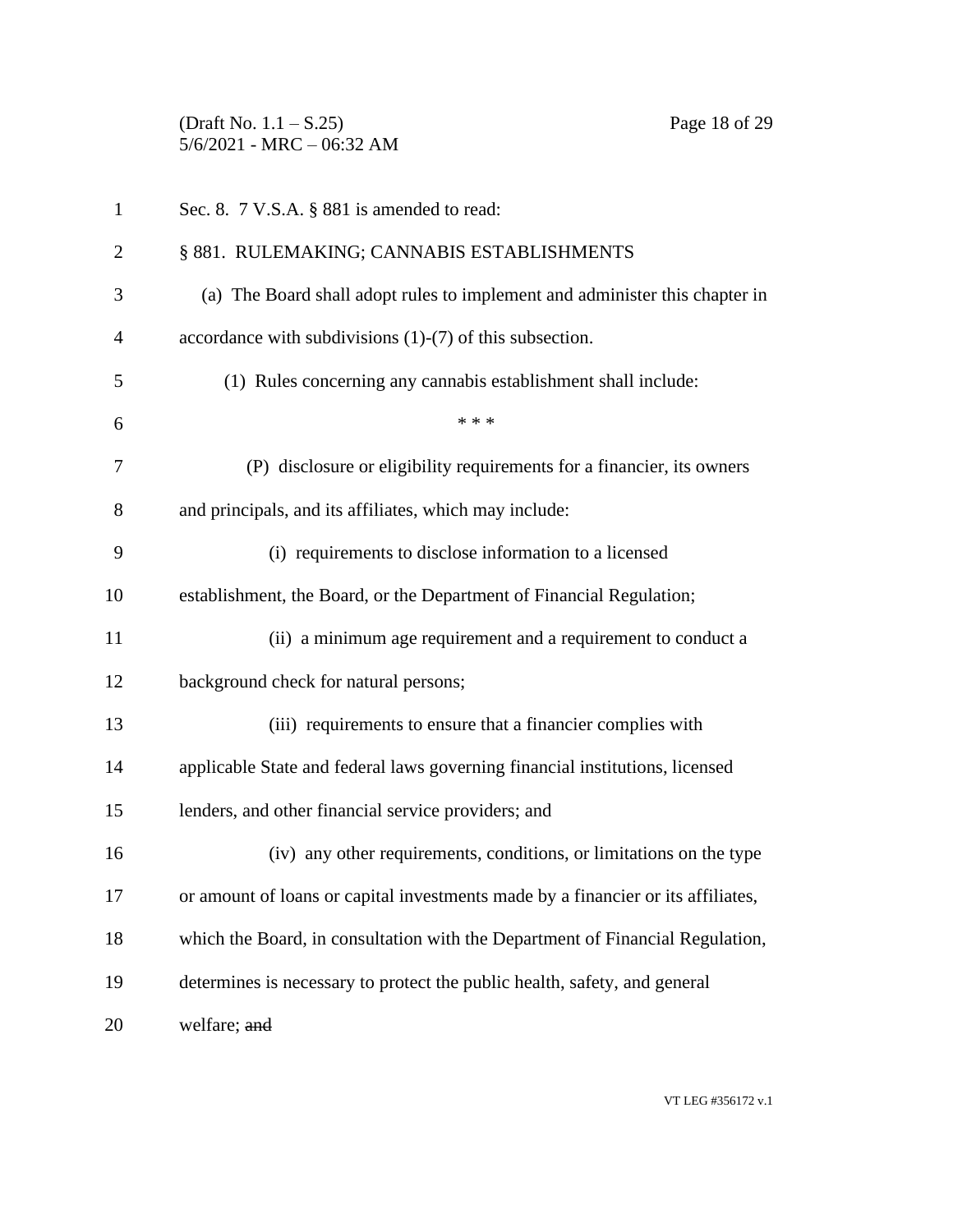## (Draft No. 1.1 – S.25) Page 19 of 29 5/6/2021 - MRC – 06:32 AM

| 1              | (Q) policies and procedures for conducting outreach and promoting                |
|----------------|----------------------------------------------------------------------------------|
| $\overline{2}$ | participation in the regulated cannabis market by diverse groups of individuals, |
| 3              | including those who have been disproportionately harmed by cannabis              |
| 4              | prohibition; and                                                                 |
| 5              | (R) advertising and marketing.                                                   |
| 6              | Sec. 9. 7 V.S.A. § 978 is added to read:                                         |
| 7              | § 978. ADVERTISING                                                               |
| 8              | (a) "Advertise" and "advertisement" have the same meaning as in                  |
| 9              | section 861 of this title.                                                       |
| 10             | (b) A dispensary advertisement shall not contain any statement or                |
| 11             | illustration that:                                                               |
| 12             | (1) is deceptive, false, or misleading;                                          |
| 13             | (2) promotes overconsumption;                                                    |
| 14             | (3) represents that the use of cannabis has curative effects;                    |
| 15             | (4) offers a prize, award, or inducement for purchasing cannabis or a            |
| 16             | cannabis product, except that price discounts are allowed;                       |
| 17             | (5) offers free samples of cannabis or cannabis products;                        |
| 18             | (6) depicts a person under 21 years of age consuming cannabis or                 |
| 19             | cannabis products; or                                                            |
| 20             | (7) is designed to be or has the effect of being particularly appealing to       |
| 21             | persons under 21 years of age.                                                   |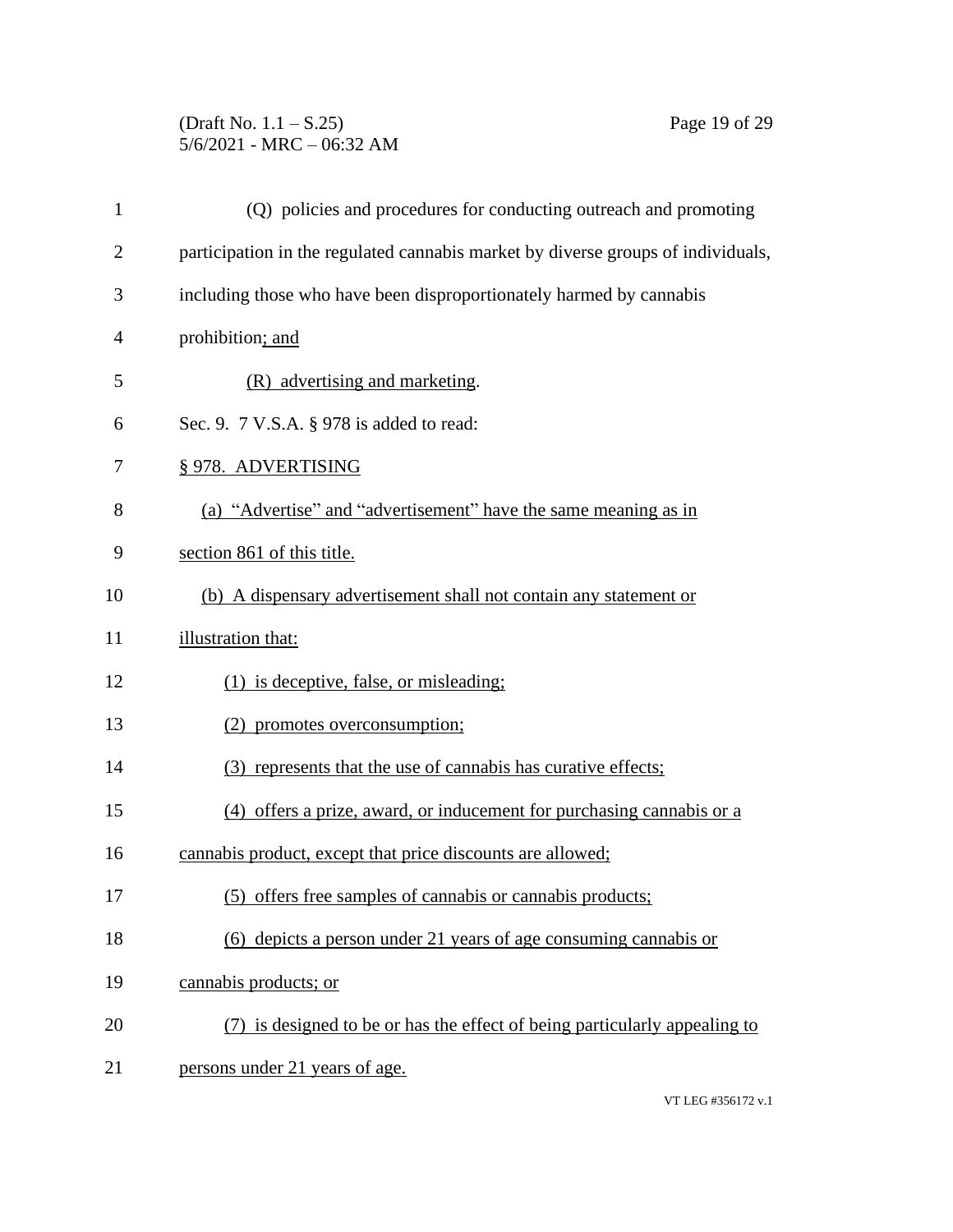(Draft No. 1.1 – S.25) Page 20 of 29 5/6/2021 - MRC – 06:32 AM

| $\mathbf{1}$   | (c) Dispensaries shall not advertise their products via any medium unless       |
|----------------|---------------------------------------------------------------------------------|
| $\overline{2}$ | the licensee can show that not more than 15 percent of the audience is          |
| 3              | reasonably expected to be under 21 years of age.                                |
| $\overline{4}$ | (d) All advertisements shall contain health warnings adopted by rule by the     |
| 5              | Board in consultation with the Department of Health.                            |
| 6              | (e) All advertisements shall be submitted to the Board on a form or in a        |
| 7              | format prescribed by the Board, prior to the dissemination of the               |
| 8              | advertisement. The Board may:                                                   |
| 9              | (1) require a specific disclosure be made in the advertisement in a clear       |
| 10             | and conspicuous manner if the Board determines that the advertisement would     |
| 11             | be false or misleading without such a disclosure; or                            |
| 12             | (2) require changes that are necessary to protect the public health,            |
| 13             | safety, and welfare or consistent with dispensing information for the product   |
| 14             | under review.                                                                   |
| 15             | The Board may charge and collect fees for review of advertisements.<br>(f)      |
| 16             | *** Cultivation ***                                                             |
| 17             | Sec. 10. 2019 Acts and Resolves No. 164, Sec. 8 is amended to read:             |
| 18             | Sec. 8. IMPLEMENTATION OF LICENSING CANNABIS                                    |
| 19             | <b>ESTABLISHMENTS</b>                                                           |
| 20             | $(a)(1)$ The cannabis plant, cannabis product, and useable cannabis             |
| 21             | possession limits for a registered dispensary set forth in 18 V.S.A. chapter 86 |
|                | VT LEG #356172 v.1                                                              |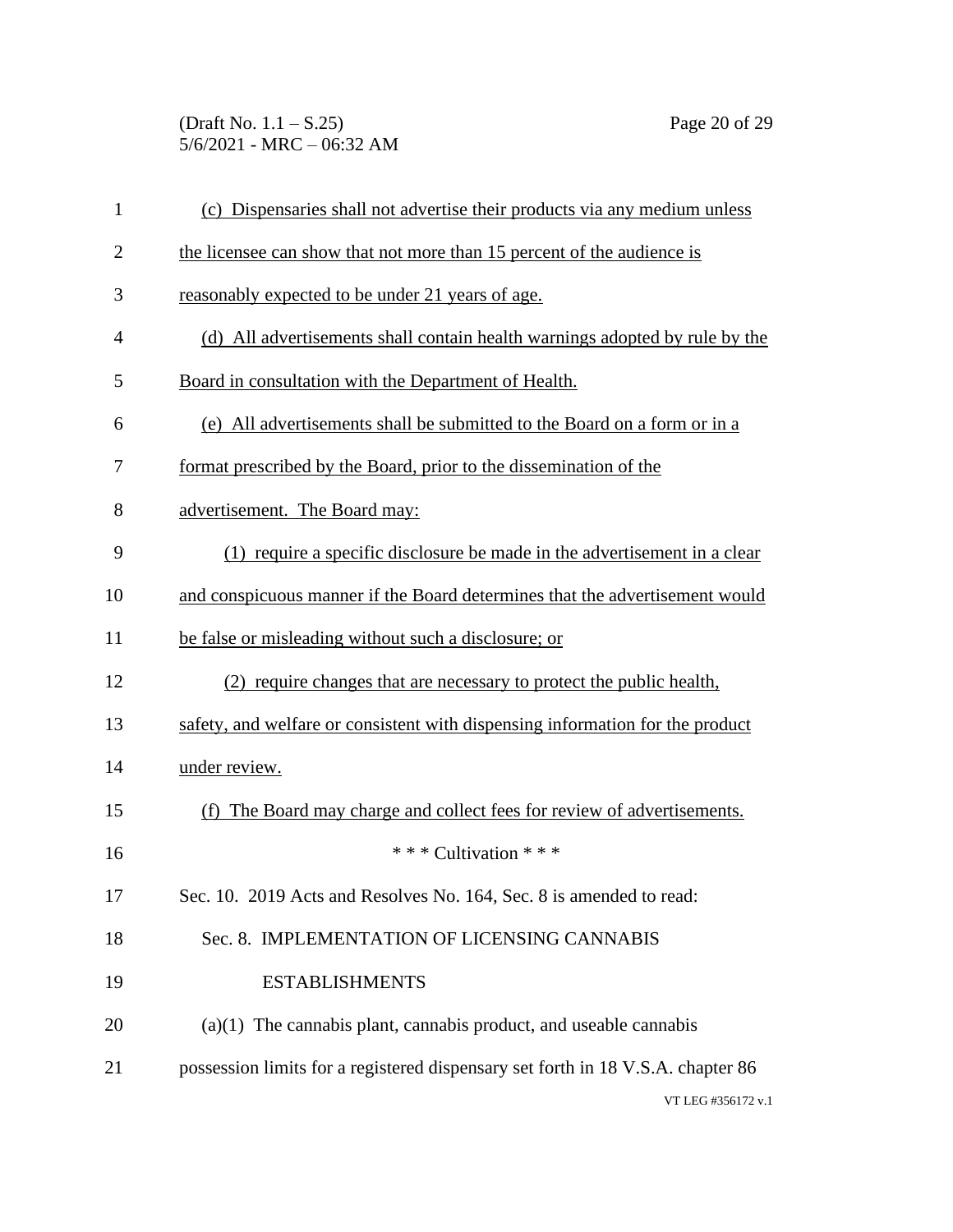## (Draft No. 1.1 – S.25) Page 21 of 29 5/6/2021 - MRC – 06:32 AM

| $\mathbf{1}$   | shall no longer apply on and after February 1, 2022. A dispensary shall be       |
|----------------|----------------------------------------------------------------------------------|
| $\overline{2}$ | permitted to cultivate cannabis and manufacture cannabis products for the        |
| 3              | purpose of transferring or selling such products to an integrated licensee on or |
| $\overline{4}$ | after April 1, 2022 and engaging in the activities permitted by 7 V.S.A.         |
| 5              | chapter 33.                                                                      |
| 6              | (2) On or before April 1, 2022, the Board shall begin accepting                  |
| $\tau$         | applications for integrated licenses.                                            |
| 8              | (3) On or before May 1, 2022, the Board shall begin issuing integrated           |
| 9              | licenses to qualified applicants. An integrated licensee may begin selling       |
| 10             | cannabis and cannabis products transferred or purchased from a dispensary        |
| 11             | immediately. Between August 1, 2022 and October 1, 2022, 25 percent of           |
| 12             | cannabis flower sold by an integrated licensee shall be obtained from a          |
| 13             | licensed small cultivator, if available.                                         |
| 14             | $(b)(1)$ On or before April 1, 2022, the Board shall begin accepting             |
| 15             | applications for small cultivator licenses and testing laboratories. The initial |
| 16             | application period shall remain open for 30 days. The Board may reopen the       |
| 17             | application process for any period of time at its discretion.                    |
| 18             | (2) On or before May 1, 2022, the Board shall begin issuing small                |
| 19             | cultivator and testing laboratories licenses to qualified applicants. Upon       |
| 20             | licensing, small cultivators shall be permitted to sell cannabis legally grown   |
| 21             | pursuant to the license to an integrated licensee and a dispensary licensed      |
|                | VT LEG #356172 v.1                                                               |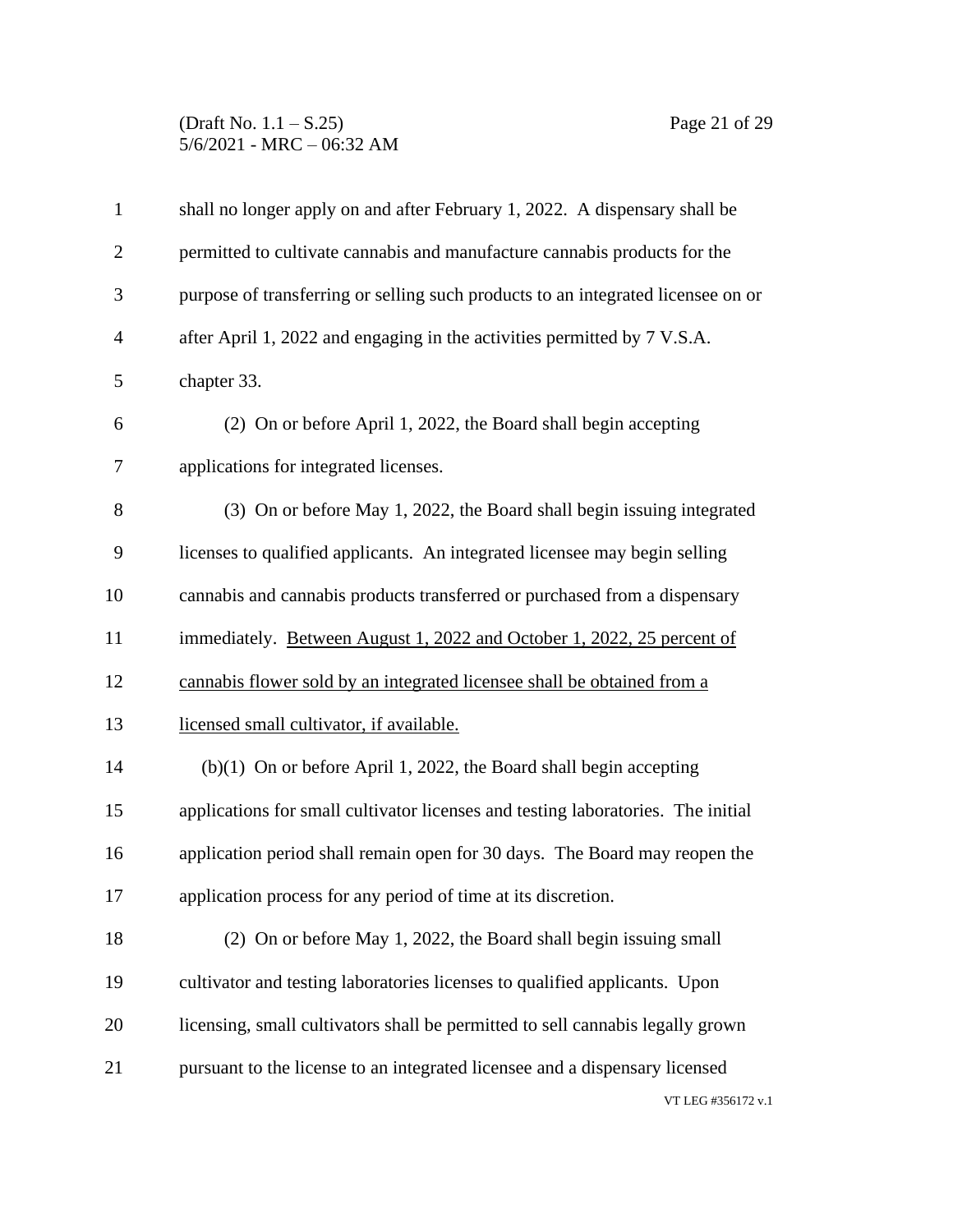| $\mathbf{1}$   | pursuant to 18 V.S.A. chapter 86 prior to other types of cannabis establishment |
|----------------|---------------------------------------------------------------------------------|
| $\overline{2}$ | licensees beginning operations.                                                 |
| 3              | $(c)(1)$ On or before May 1, 2022, the Board shall begin accepting              |
| $\overline{4}$ | applications for all cultivator licenses. The initial application period shall  |
| 5              | remain open for 30 days. The Board may reopen the application process for       |
| 6              | any period of time at its discretion.                                           |
| 7              | (2) On or before June 1, 2022, the Board shall begin issuing all                |
| 8              | cultivator licenses to qualified applicants.                                    |
| 9              | $(d)(1)$ On or before July 1, 2022, the Board shall begin accepting             |
| 10             | applications for product manufacturer licenses and wholesaler licenses. The     |
| 11             | initial application period shall remain open for 30 days. The Board may         |
| 12             | reopen the application process for any period of time at its discretion.        |
| 13             | (2) On or before August 1, 2022, the Board shall begin issuing product          |
| 14             | manufacturer and wholesaler licenses to qualified applicants.                   |
| 15             | $(e)(1)$ On or before September 1, 2022, the Board shall begin accepting        |
| 16             | applications for retailer licenses. The initial application period shall remain |
| 17             | open for 30 days. The Board may reopen the application process for any          |
| 18             | period of time at its discretion.                                               |
| 19             | (2) On or before October 1, 2022, the Board shall begin issuing retailer        |
| 20             | licenses to qualified applicants and sales of cannabis and cannabis products by |
| 21             | licensed retailers to the public shall be allowed immediately.                  |
|                |                                                                                 |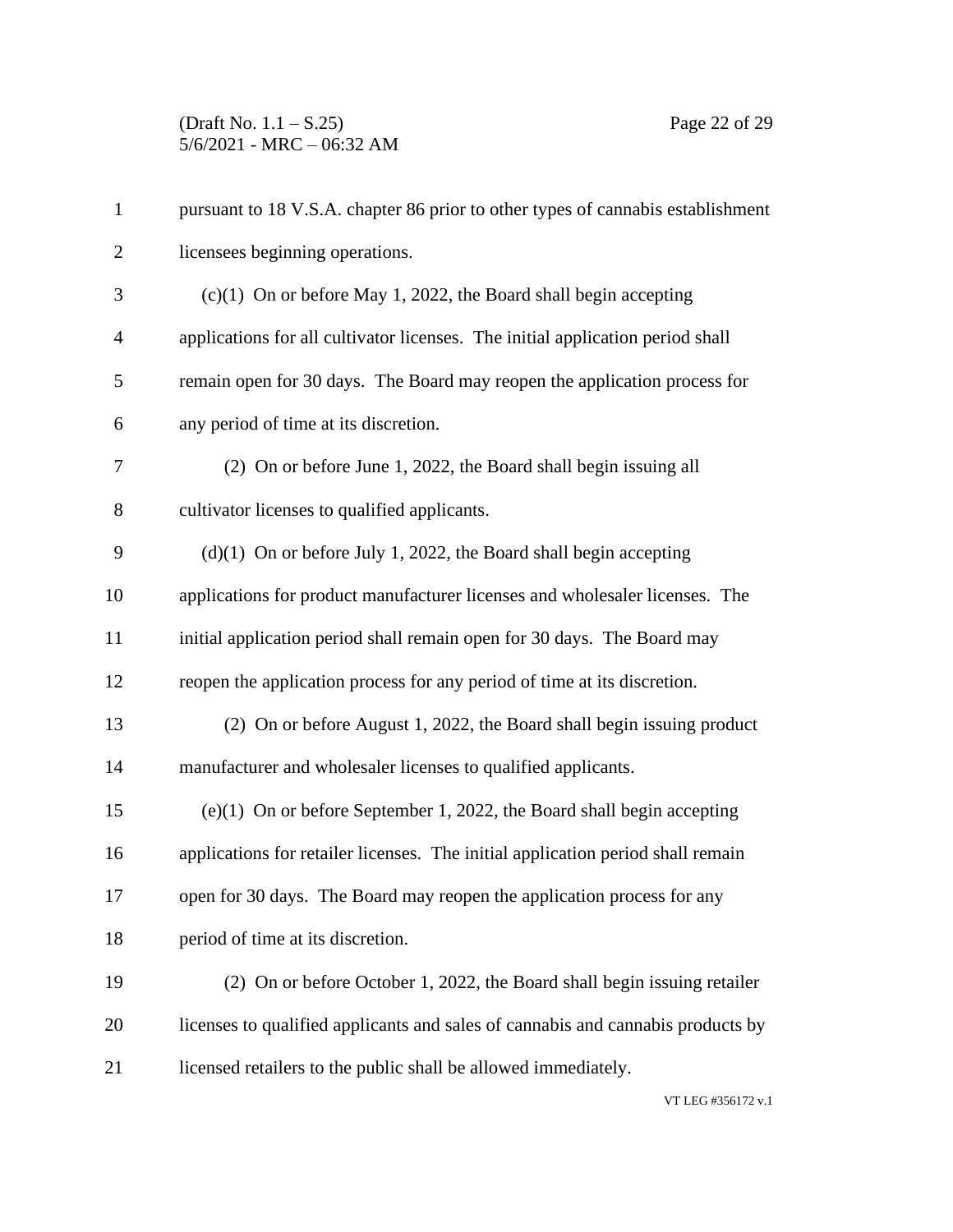(Draft No. 1.1 – S.25) Page 23 of 29 5/6/2021 - MRC – 06:32 AM

| $\mathbf{1}$   | *** Social Equity ***                                                         |
|----------------|-------------------------------------------------------------------------------|
| $\overline{2}$ | Sec. 11. FEES; SOCIAL EQUITY                                                  |
| 3              | When reporting to the General Assembly regarding recommended fees for         |
| $\overline{4}$ | licensing cannabis establishments pursuant to Sec. 5 of the 2019 Acts and     |
| 5              | Resolves No. 164, the Cannabis Control Board shall propose a plan for         |
| 6              | reducing or eliminating licensing fees for individuals from communities that  |
| 7              | historically have been disproportionately impacted by cannabis prohibition or |
| 8              | individuals directly and personally impacted by cannabis prohibition.         |
| 9              | Sec. 12. 7 V.S.A. chapter 39 is added to read:                                |
| 10             | CHAPTER 39. CANNABIS SOCIAL EQUITY PROGRAMS                                   |
| 11             | § 986. DEFINITIONS                                                            |
| 12             | As used in this chapter:                                                      |
| 13             | (1) "Agency" means the Agency of Commerce and Community                       |
| 14             | Development.                                                                  |
| 15             | (2) "Board" means the Cannabis Control Board.                                 |
| 16             | § 987. CANNABIS BUSINESS DEVLOPMENT FUND                                      |
| 17             | (a) There is established the Cannabis Business Development Fund, which        |
| 18             | shall be managed in accordance with 32 V.S.A. chapter 7, subchapter 5.        |
| 19             | (b) The Fund shall comprise:                                                  |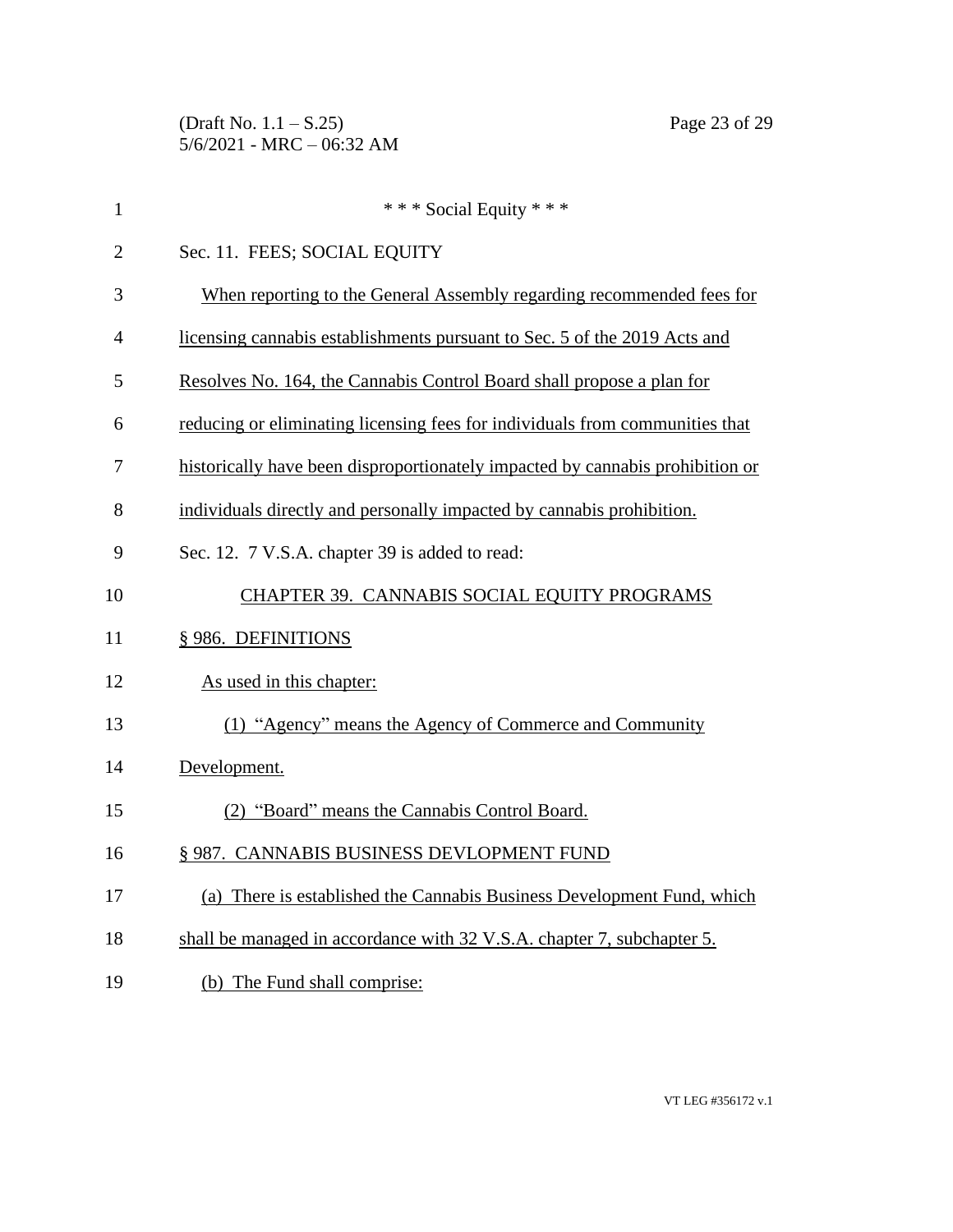(Draft No. 1.1 – S.25) Page 24 of 29 5/6/2021 - MRC – 06:32 AM

| 1              | (1) three percent of gross sales made by integrated licensees prior to           |
|----------------|----------------------------------------------------------------------------------|
| $\overline{2}$ | October 15, 2022, with a maximum contribution of \$50,000.00 per integrated      |
| 3              | licensee; and                                                                    |
| $\overline{4}$ | (2) monies allocated to the fund by the General Assembly.                        |
| 5              | (c) The Fund shall be used for the following purposes:                           |
| 6              | (1) to provide low-interest rate loans and grants to social equity               |
| 7              | applicants to pay for ordinary and necessary expenses to start and operate a     |
| 8              | licensed cannabis establishment;                                                 |
| 9              | (2) to pay for outreach that may be provided or targeted to attract and          |
| 10             | support social equity applicants;                                                |
| 11             | (3) to assist with job training and technical assistance for social equity       |
| 12             | applicants; and                                                                  |
| 13             | (4) necessary costs incurred in administering the Fund.                          |
| 14             | (d) Amounts from loans that are repaid shall provide additional funding          |
| 15             | through the Fund.                                                                |
| 16             | § 988. SOCIAL EQUITY LOANS AND GRANTS                                            |
| 17             | The Agency of Commerce and Community Development                                 |
| 18             | shall establish a program using funds from the Cannabis Business                 |
| 19             | Development Fund for the purpose of providing financial assistance, loans,       |
| 20             | grants, and outreach to social equity applicants. The Agency may procure by      |
| 21             | contract all or part of the necessary underwriting, execution and administration |
|                |                                                                                  |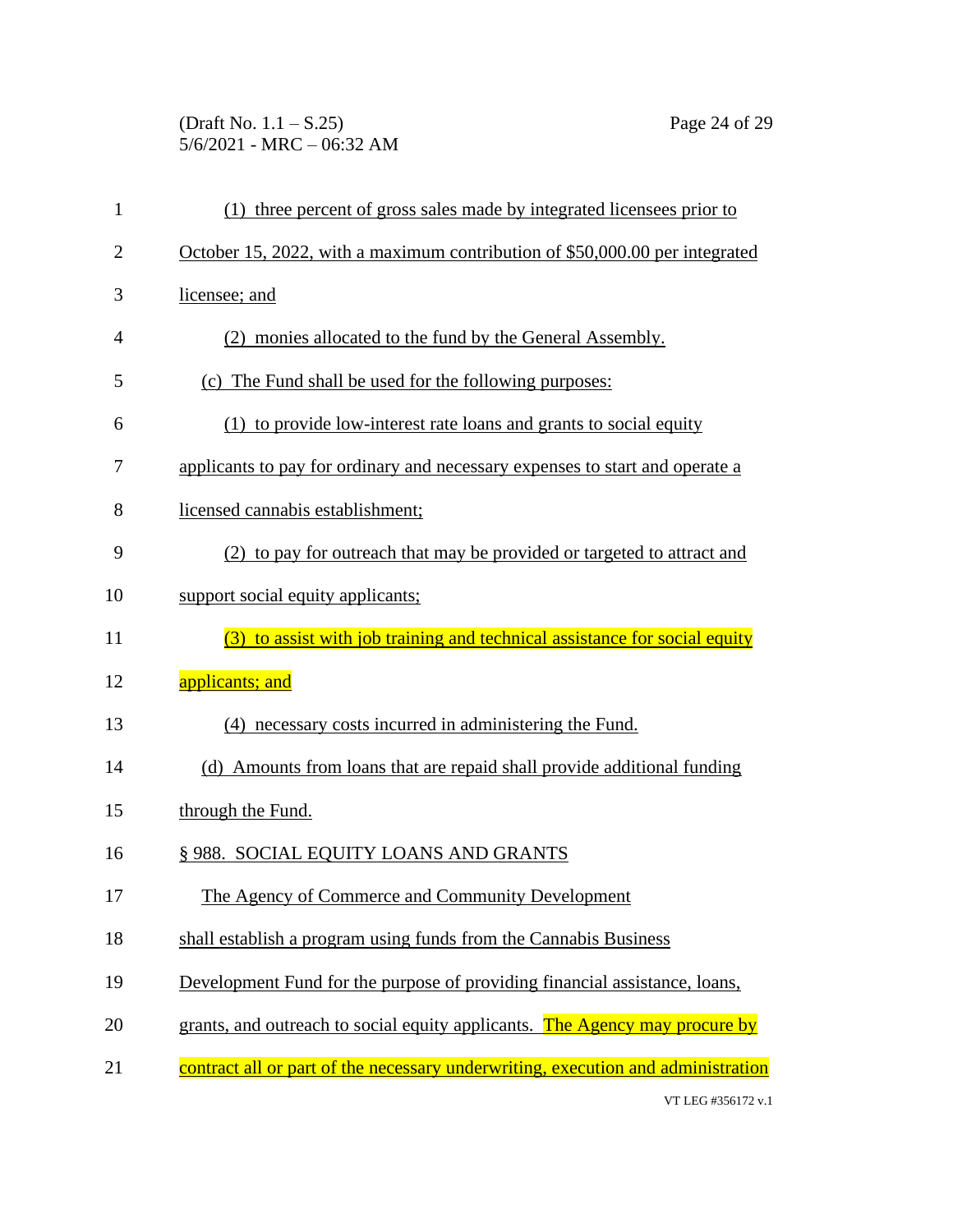(Draft No. 1.1 – S.25) Page 25 of 29 5/6/2021 - MRC – 06:32 AM

| $\mathbf{1}$   | services required for loans and grants to be made from the Cannabis Business               |
|----------------|--------------------------------------------------------------------------------------------|
| $\overline{2}$ | Development Fund to eligible social equity applicants as allowed under this                |
| 3              | chapter. Should the Agency be unable to do so, the program shall not move                  |
| $\overline{4}$ | forward until the General Assembly appropriates the operational resources                  |
| 5              | necessary for the Agency to make loans and provide financial assistance to                 |
| 6              | social equity applicants.                                                                  |
| 7              | Sec. 13. SOCIAL EQUITY APPLICANTS; CANNABIS CONTROL                                        |
| 8              | <b>BOARD ADVISORY COMMITTEE</b>                                                            |
| 9              | The Cannabis Control Board, in consultation with the Advisory Committee,                   |
| 10             | the Agency of Commerce and Community Development, and the Executive                        |
| 11             | <b>Director of Racial Equity, shall develop criteria shall develop criteria for social</b> |
| 12             | equity applicants for the purpose of obtaining social equity loans and grants              |
| 13             | from the Cannabis Business Development Fund pursuant to 7 V.S.A. chapter                   |
| 14             | 39. The Board shall provide the criteria to the General Assembly not later than            |
| 15             | <u>October 15, 2021.</u>                                                                   |
| 16             | Sec. 14. TRANSFER AND APPROPRIATION                                                        |
| 17             | (a) In fiscal year 2022, \$500,000.00 is transferred from General Fund to the              |
| 18             | Cannabis Business Development Fund established pursuant to 7 V.S.A. § 987.                 |
| 19             | (b) In fiscal year $2022$ , \$500,000.00 is appropriated from the Cannabis                 |
| 20             | <b>Business Development Fund to the Agency of Commerce and Community</b>                   |
| 21             | Development to make grants pursuant to 7 V.S.A. § 987.                                     |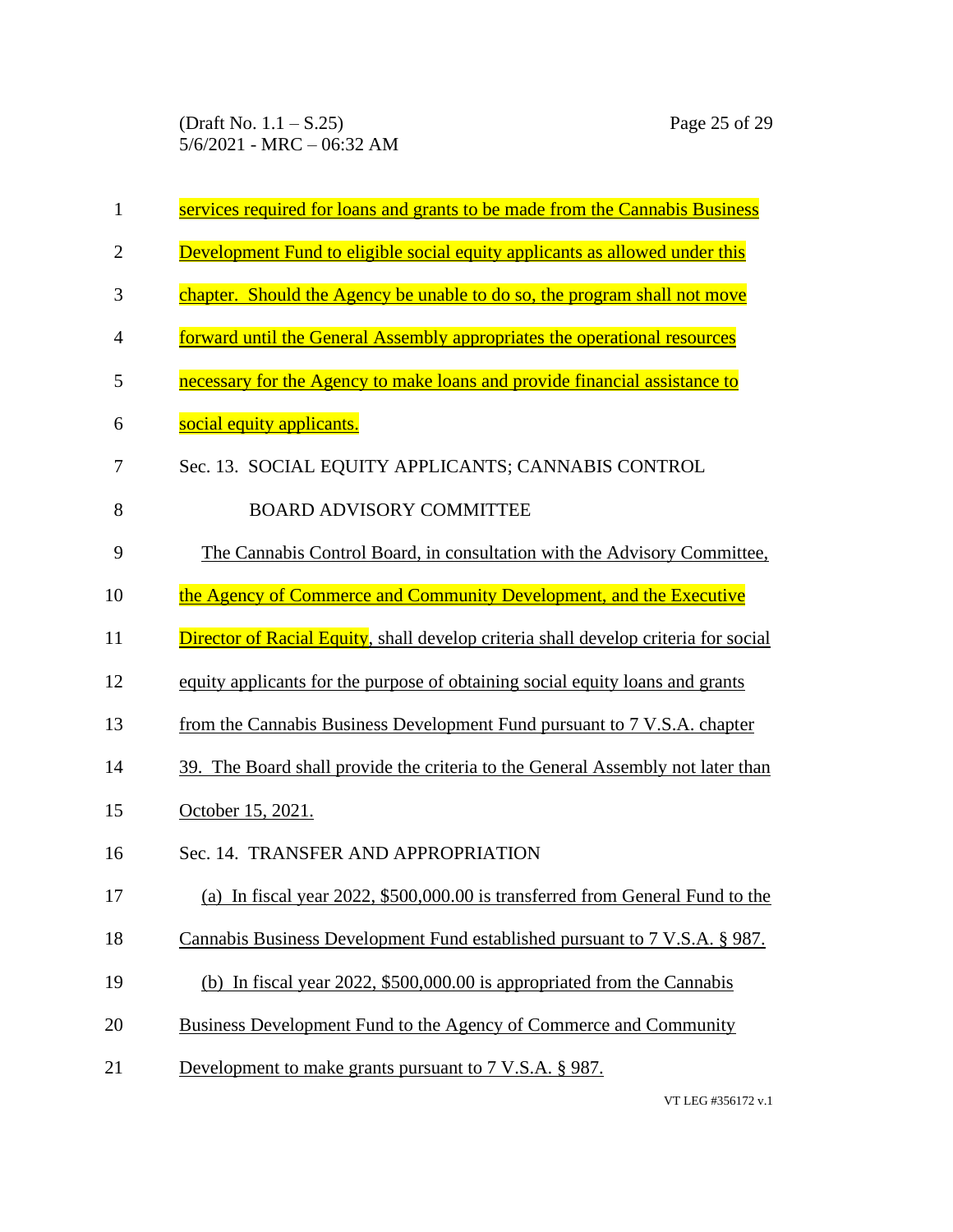(Draft No. 1.1 – S.25) Page 26 of 29 5/6/2021 - MRC – 06:32 AM

| $\mathbf{1}$   | *** Medical Cannabis Program ***                                                    |
|----------------|-------------------------------------------------------------------------------------|
| $\overline{2}$ | Sec. 15. IMPLEMENTATION OF MEDICAL CANNABIS REGISTRY                                |
| 3              | (a) On <b>January 1, 2022</b> , the following shall transfer from the Department of |
| $\overline{4}$ | Public Safety to the Cannabis Control Board.                                        |
| 5              | (1) the authority to administer the Medical Cannabis Registry and the               |
| 6              | regulation of cannabis dispensaries pursuant to 18 V.S.A. chapter 86;               |
| 7              | (2) the cannabis registration fee fund established pursuant to 18 V.S.A.            |
| 8              | chapter 86; and                                                                     |
| 9              | (3) the positions dedicated to administering 18 V.S.A. chapter 86.                  |
| 10             | (b) The Registry shall continue to be governed by 18 V.S.A. chapter 86 and          |
| 11             | the rules adopted pursuant to that chapter until 7 V.S.A. chapters 35 and 37 and    |
| 12             | the rules adopted by the Board pursuant to those chapters take effect on            |
| 13             | March 1, 2022 as provided in 2019 Acts and Resolves No. 164.                        |
| 14             | Sec. 16. REPEAL                                                                     |
| 15             | Secs. 10 and 13 of 2019 Acts and Resolves No. 164 are repealed.                     |
| 16             | Sec. 16a. 7 V.S.A. § 957 is added to read:                                          |
| 17             | § 957. MEDICAL CANNABIS OVERSIGHT ADVISORY PANEL                                    |
| 18             | Placeholder                                                                         |
| 19             | *** Highway Safety ***                                                              |
| 20             | <u> 17 VERMONT CRIMINAL HISTICE COUNCIL</u>                                         |
| 21             | Not later than July 1, 2021, the Vermont Criminal Justice Council shall             |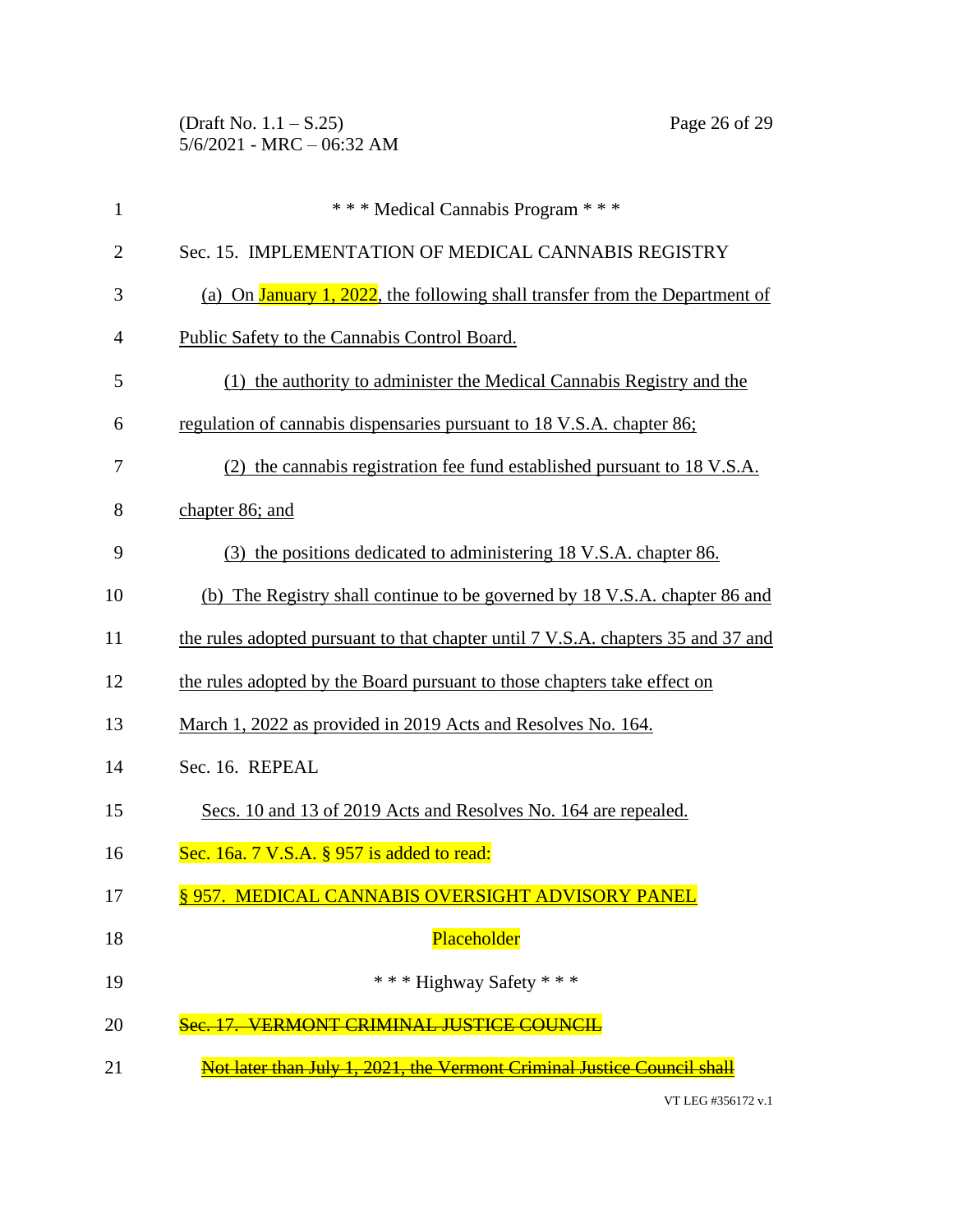(Draft No. 1.1 – S.25) Page 27 of 29 5/6/2021 - MRC – 06:32 AM

| 1  | report to the Joint Legislative Justice Oversight Committee regarding funding   |
|----|---------------------------------------------------------------------------------|
| 2  | for the requirement that on or before December 31, 2021 all law enforcement     |
| 3  | officers receive a minimum of 16 hours of Advanced Roadside Impaired            |
| 4  | <b>Driving Enforcement training as required by Sec. 20 of 2019 Acts and</b>     |
| 5  | Resolves No. 164.                                                               |
| 6  | Sec. 17. 20 V.S.A. § 2358 is amended to read:                                   |
| 7  | § 2358. MINIMUM TRAINING STANDARDS; DEFINITIONS                                 |
| 8  |                                                                                 |
| 9  | (f) The criteria for all minimum training standards under this section shall    |
| 10 | include Advanced Roadside Impaired Driving Enforcement training as              |
| 11 | approved by the Vermont Criminal Justice Council. On or before December         |
| 12 | 31, 2021, law enforcement officers shall receive a minimum of 16 hours of       |
| 13 | training as required by this subsection December 31, 2026, law enforcement      |
| 14 | officers shall receive the training required by this section.                   |
| 15 | *** Substance Misuse Prevention Funding ***                                     |
| 16 | Sec. 18. 32 V.S.A. § 7909 is added to read:                                     |
| 17 | § 7909. SUBSTANCE MISUSE PREVENTION FUNDING                                     |
| 18 | (a) Thirty percent of the revenues raised by the cannabis excise tax            |
| 19 | imposed by section 7902 of this title, not to exceed \$10,000,000.00 per fiscal |
| 20 | year, shall be used to fund substance misuse prevention programming.            |
| 21 | (b) If any General Fund appropriations for substance misuse prevention          |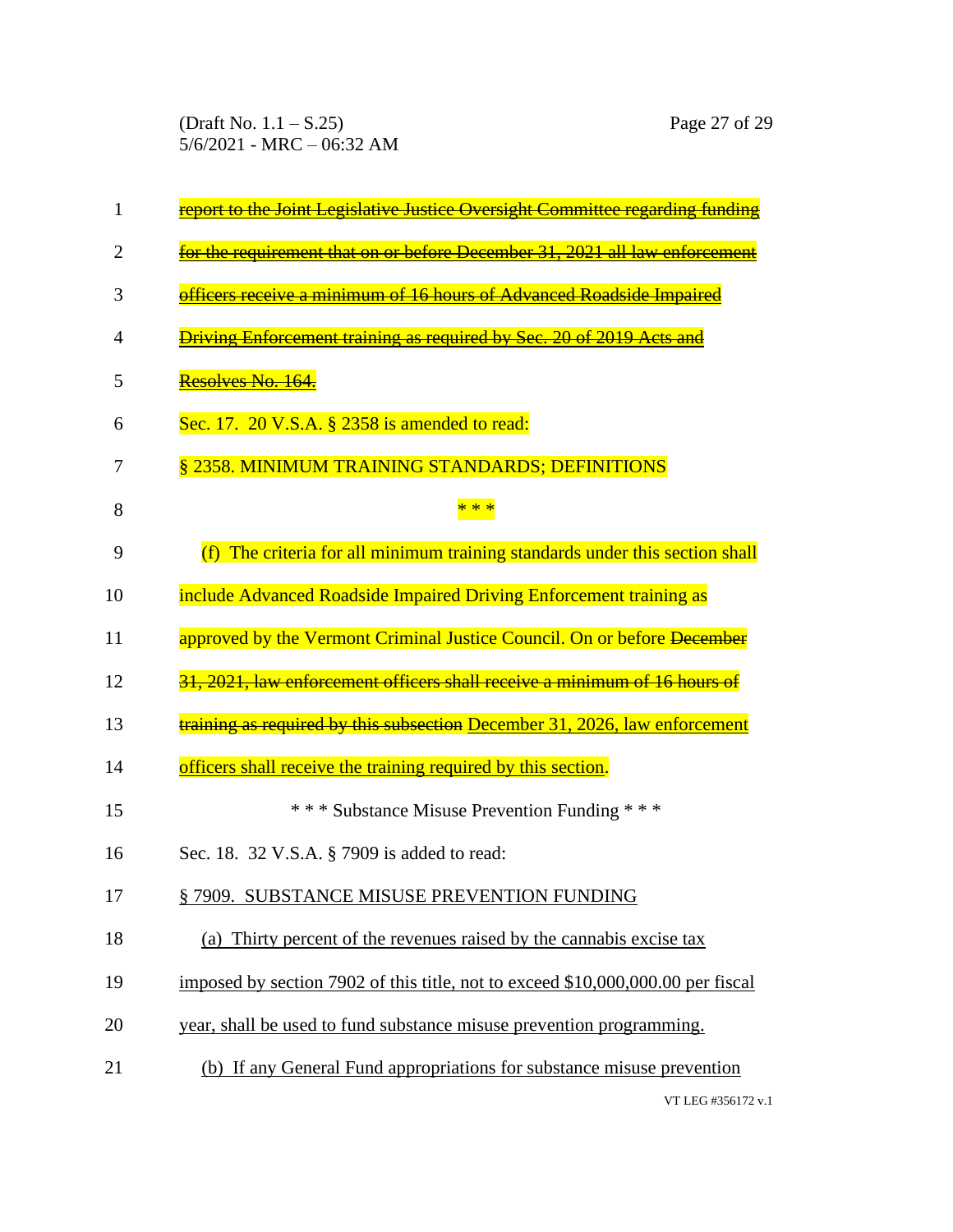(Draft No. 1.1 – S.25) Page 28 of 29 5/6/2021 - MRC – 06:32 AM

| $\mathbf{1}$   | programming remain unexpended at the end of a fiscal year, that balance shall  |
|----------------|--------------------------------------------------------------------------------|
| $\overline{2}$ | be carried forward and shall only be used for the purpose of funding substance |
| 3              | misuse prevention programming in the subsequent fiscal year.                   |
| $\overline{4}$ | (c) Any appropriation balance carried forward pursuant to subsection (b) of    |
| 5              | this section shall be in addition to revenues allocated for substance misuse   |
| 6              | prevention programming pursuant to subsection (a) of this section.             |
| 7              | Sec. 19. REPEAL                                                                |
| 8              | 2019 Acts and Resolves No. 164, Sec. 19 (substance misuse prevention           |
| 9              | funding) is repealed.                                                          |
| 10             | *** Effective Date ***                                                         |
| 11             | Sec. 20. EFFECTIVE DATE                                                        |
| 12             | This act shall take effect on passage.                                         |
| 13             |                                                                                |
| 14             |                                                                                |
| 15             |                                                                                |
| 16             |                                                                                |
| 17             |                                                                                |
| 18             |                                                                                |
| 19             |                                                                                |
| 20             | (Committee vote: ______                                                        |